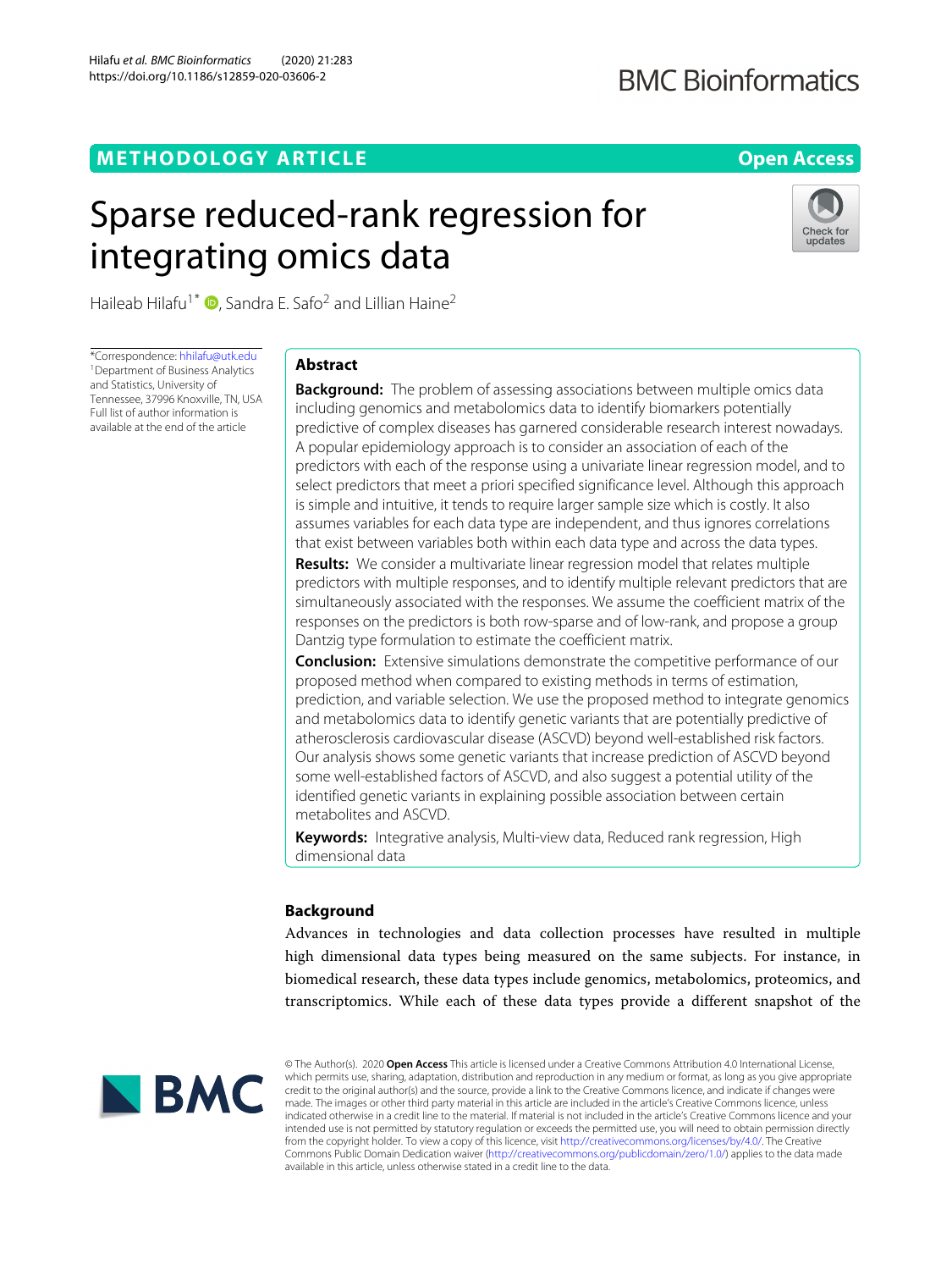underlying biological system, it is being increasingly recognized that combining these data types can reveal complex relationships that may not be unraveled from individual analyses. For instance, the integration of genomic and metabolomic/proteomic data can provide valuable insight into key genomic loci that influence human plasma levels associated with complex diseases [\[1\]](#page-14-0). This is of great interest because genomic studies including genome wide association studies (GWAS) have revealed that the majority of diseasecausing single nucleotide polymorphisms (SNPs) lie in noncoding regions of the genome [\[2\]](#page-15-0), making it difficult to know their functional implications. While individual genomic variants identified through GWAS can be tested experimentally, this approach is complicated by the modest effects of the identified variants and the fact that we may not know the specific gene driving the genomic association [\[3\]](#page-15-1). Integration of genomics data with other omics data can therefore enable us to identify genomic variants that could generate hypotheses for the genomic architecture of the underlying disease, or could identify variants that have the potential to improve clinical factors. Since the metabolome is considered as the end product of all genetic, epigenetic, and environment activities  $[4, 5]$  $[4, 5]$  $[4, 5]$ , linking metabolite levels in human blood samples with genomics data can help shed light on complex disease-causing genomic variants. Additionally, tying genomic variants to metabolite levels can identify metabolites that can be used as biomarkers or potential targets for drug discovery [\[1\]](#page-14-0). A review of studies that combine genomics and metabolomics data can be found in  $[3]$ . In a recent study  $[1]$ , genomics data were linked with protein levels known to be associated with cardiovascular disease (CVD) and many new gene locus-protein associations were unraveled, providing new insight into CVD risk pathophysiology [\[1\]](#page-14-0).

However, integrating genomics and metabolomics data, for instance, to identify important disease-associated biomarkers is complicated by the high-dimensional nature of each omics data. The popular epidemiological approach to relate genomics with metabolomics or proteomics data is to consider an association of each of the genetic variant with each of the metabolites using a univariate linear regression model, and to select genetic variants that meet a priori specified significance level  $[1, 6, 7]$  $[1, 6, 7]$  $[1, 6, 7]$  $[1, 6, 7]$  $[1, 6, 7]$ . Specifically, the following linear regression model is considered:

 $\mathbf{y}_i = \mathbf{x}_i c_i + \mathbf{e}_i$  (1)

where  $\mathbf{y}_i$ ,  $j = 1, \ldots, q$  is a  $n \times 1$  vector of metabolic features or protein expression levels for *n* subjects,  $\mathbf{x}_i$ ,  $i = 1, \ldots, p$  is a  $n \times 1$  vector of SNPs for *n* subjects,  $c_i$  is the unknown coefficient for the *i*th SNP, e*<sup>j</sup>* is a vector of random noise, *q* denotes the number of responses (metabolic features or protein levels), and *p* denotes the number of predictors (SNPs). The above approach is limiting because larger sample size is usually required to identify associated biomarkers, which is costly. Furthermore, it assumes variables for each data type are independent, and thus ignores correlations that exist between variables both within each data type and across the data types. Additionally, genomic studies show that most genetic variants have modest effect on complex diseases, suggesting the need for methods that model multiple SNPs simultaneously in association studies. These limitations lead us to consider the following multivariate linear regression model

<span id="page-1-0"></span>
$$
Y = XC + E, \tag{2}
$$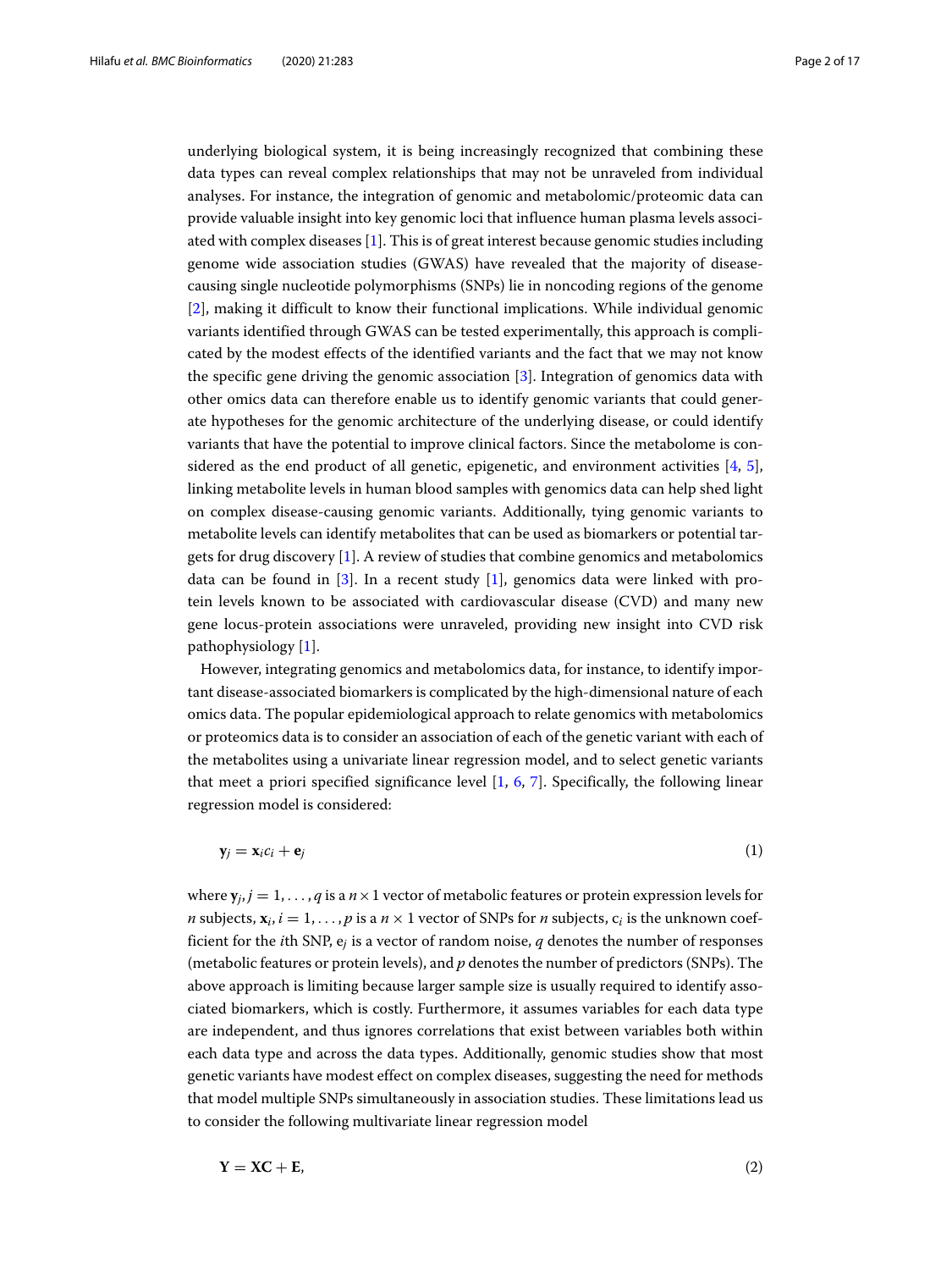where **Y** is  $n \times q$  matrix containing all the responses (e.g., all metabolites), **X** is  $n \times p$ matrix of predictors (e.g., SNPs), **C** is a  $p \times q$  matrix of unknown coefficients, and **E** is  $n \times q$  matrix of random noise. Our goal is then to estimate the matrix of unknowns **C**, and to identify multiple relevant predictors that are simultaneously associated with the responses, and which potentially could predict complex diseases. From a statistical point of view, the discovery of biomarkers is best cast as a variable selection problem, where "variable" refers to the genetic loci or metabolites. Variable selection in omics data is complicated by the high-dimensional nature of each of the omics data.

When we use [\(2\)](#page-1-0) to model genomics and metabolomics/proteomics data, with a large number of responses and predictors, the number of unknown parameters that need to be estimated in **C**, i.e. *pq*, can quickly exceed the sample size *n*. To overcome this problem, researchers have considered two important types of structural assumptions that induce lower-intrinsic-dimension on **C**. The first is *low-rankness* where the rank of **C** is assumed to be much smaller than its matrix dimension of  $min(p, q)$ . That is, it is assumed that  $rank(C) = r < min(p,q)$ . Then, counting the parameters in the singular value decomposition of **C**, we observe that only  $r(p+q-r)$  free parameters need to be estimated, which can be substantially lower than *pq* for low values of *r*. This structure is referred to as the *reduced-rank regression* (RRR) and has been widely used in variety of applications [\[8,](#page-15-6) [9\]](#page-15-7). Reduced-rank estimation is often obtained by introducing penalties that are proportional to the eigenvalues of the coefficient matrix or its rank, see, for example,  $[10-15]$  $[10-15]$ .

The second structural assumption is the so called *sparsity* where only a small subset, *s*, out of the *p* predictors are assumed to contribute to the variation of the responses. Removing the *i*th predictor from model [\(2\)](#page-1-0) is equivalent to setting the *i*th row in **C** to zero. Vectorizing both sides of model [\(2\)](#page-1-0) yields a univariate response regression model. Thus, one can view the rows of **C** as groups of coefficients in the transformed model and set them to zero by any group selection method developed for univariate response regression models. Thus, the effective number of parameters is *sq*, which is smaller than the unrestricted *pq*, but may be higher than  $r(p + q - r)$ , especially if the rank of **C** is low. Proposals that use penalties that induce *row-sparsity* include, among others, [\[16–](#page-15-10)[21\]](#page-15-11). For either structure, researchers have sought to understand how a given statistical estimation depends on the model parameters and on how to achieve optimal estimation without the knowledge of the rank *r* or the sparsity level *s*. In this article, we propose a new method that induces both *row-sparsity* and *low-rankness*, and leads to meaningful dimension reduction and variable selection.

#### **Motivating data: an atherosclerosis disease study**

We motivate our work using data from the Emory/Georgia Tech Predictive Health Institute (PHI) study. The PHI is longitudinal study of healthy employees from Emory University and Georgia Tech that began in 2005 with the aim of collecting health factors that could be used to optimize and maintain health rather than treating disease. With this in mind, we seek to identify genomic risk factors that are correlated with motabolite and which could be used for predicting 10-year risk of ASCVD. ASCVD is a chronic inflammatory disease as well as a disorder of lipid metabolism [\[22\]](#page-15-12). It is a complex disease of many risk factors including genetic risk factors. Many genetic studies have been conducted to identify genetic variants and genes that many be implicated in ASCVD [\[23\]](#page-15-13). However, the functional implications of these SNPs and genes are not well-understood.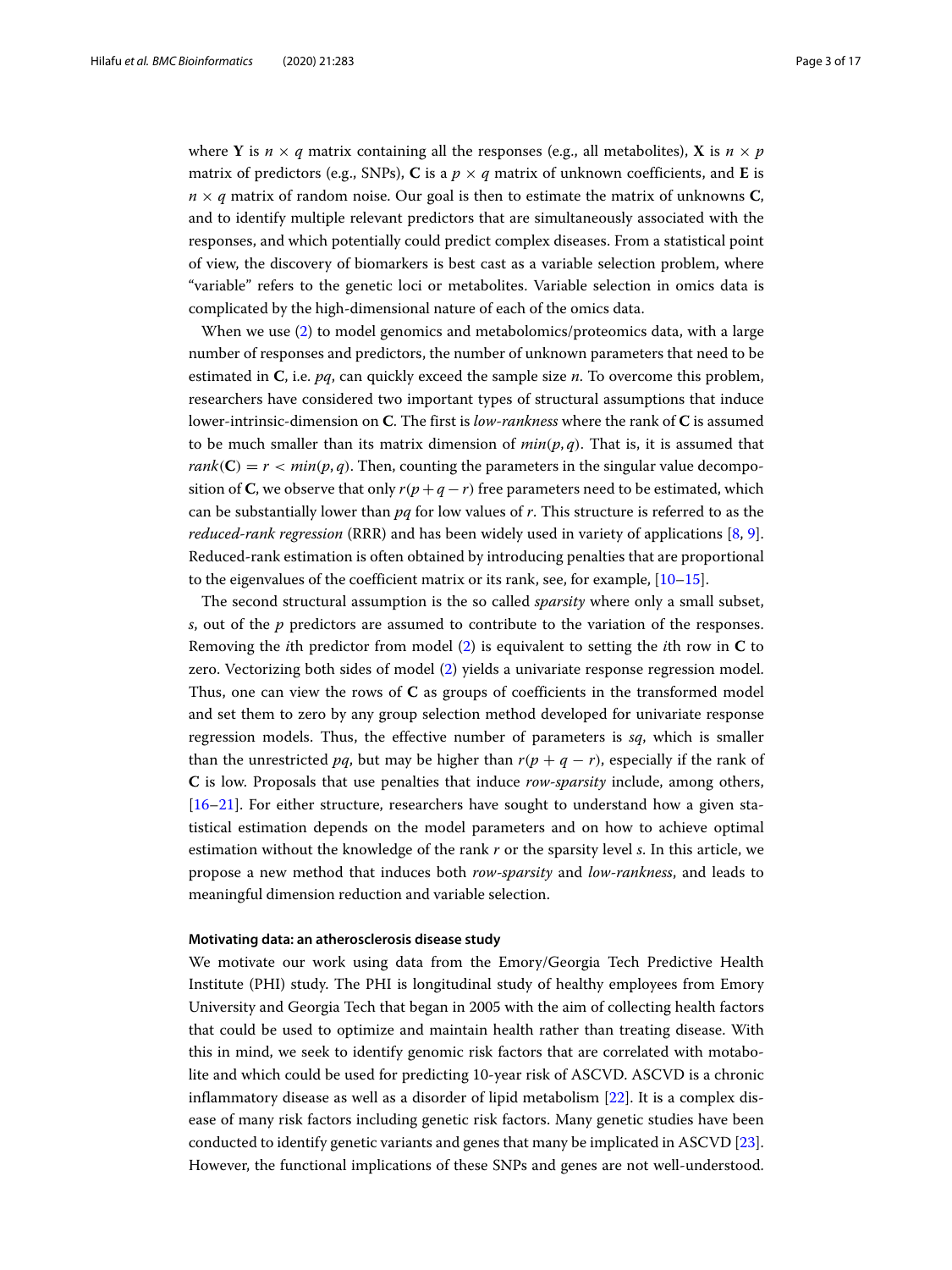Linking metabolomic data with genomic data can help shed light on genetic loci influencing ASCVD. Additionally, tying genetic loci to metabolomics can identify metabolites that can be used as biomarkers for ASCVD [\[1\]](#page-14-0). In light of the above, we seek to use metabolites to guide selection of SNPs that may be associated with ASCVD, and to also explore the potential utility of these genetic variants in explaining possible association between certain metabolites, and ASCVD risk.

## **Main contributions**

This paper makes two main contributions. First, we propose a new computationally efficient convex formulation to estimate the coefficient matrix in [\(2\)](#page-1-0) that takes advantage of the potential presence of *low-rankness* and *sparsity*. The proposed convex formulation is computationally efficient, and can be solved using readily available solvers. It is also shown to yield competitive numerical performances (in estimation, prediction, and variable selection) under a variety of model parameter settings when compared with stateof-the-art methods in the literature. Specifically, we observe that the superior results of the proposed method, in estimation and variable selection, are more pronounced when the number of responses and predictors are much higher than the sample size. This is encouraging to us since our motivating problem, and many integrative genomics analysis problems, fall under this regime. Second, atherosclerosis cardiovascular disease is a major health-economic burden in USA, and beyond, and the problem of identifying other non-traditional risk factors beyond well-established factors remains an important scientific problem and active research area. We aim to contribute to the body of knowledge in this field through the use of innovative statistical methods such as the ones proposed here. We therefore present careful analyses of data from healthy adults with low- vs moderate- to high-risk for developing atherosclerosis cardiovascular disease in the future using genomics, metabolomics, clinical, and demographic data, permitting us to identify genetic variants that increase atherosclerosis cardiovascular disease risk beyond established risk factors. Additionally, we explore the potential use of these genetic variants in explaining possible association of certain metabolites with atherosclerosis cardiovascular disease.

## **Method**

## **Reduced-rank regression**

Let  $\left\{\mathbf{x}_i^\top, \mathbf{y}_i^\top\right\}_{i=1}^n$  denote an available *n* i.i.d. samples. In the sequel, we denote the predictor and response data matrices by **X** and **Y**, respectively. Suppose that **C** is of lower rank, *r*  $=$  rank(**C**)  $\lt$  min(*p*, *q*), and that we have a *q*  $\times$  *r* orthonormal matrix **A** whose columns span the right singular subspace of **C**. That is, we have a  $q \times r$  orthonormal matrix **A** such that for some  $p \times r$  matrix **B**,  $C = BA^{\top}$ . Then, post-multiplying both sides by A, we can re-write model [\(2\)](#page-1-0) as

<span id="page-3-0"></span>
$$
YA = XB + EA,\tag{3}
$$

where **XB** is of reduced dimension with only *r* components that can be interpreted as unobservable latent factors that drive the variation in the responses. This reparametrization also indicates that **A** spans the right singular subspace of **Y**. Therefore, if we had such a matrix **A**, we would fit a lower dimensional regression of **YA** on **X** to obtain an estimate of **B**, and use it to obtain an estimate for **C**. In the literature, model [\(3\)](#page-3-0)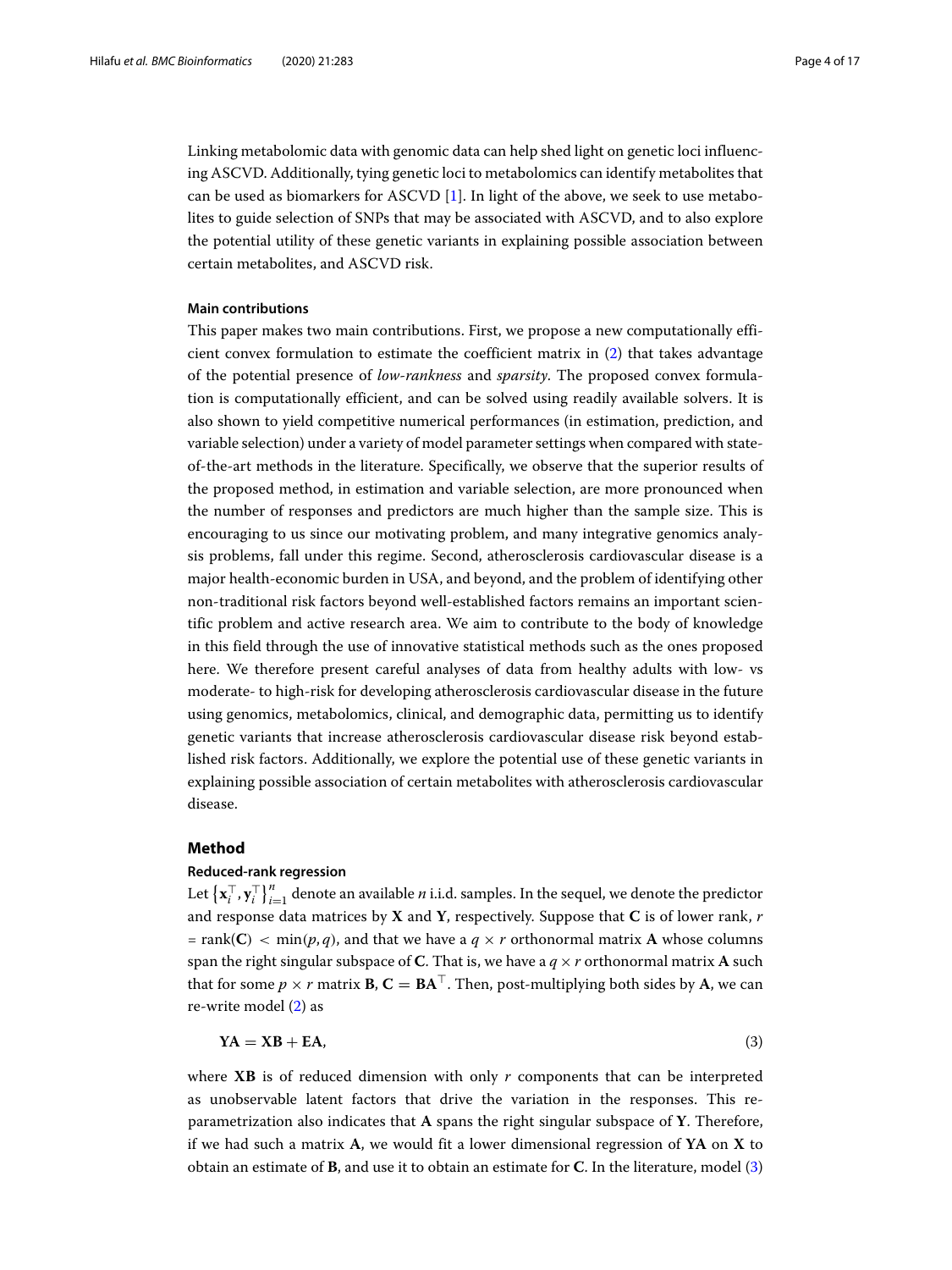is referred to as the *reduced-rank regression* model. Since the responses are modeled by  $r(r < q)$  common latent factors, we achieve dimensionality reduction of the predictors and expect that this modeling exercise takes the correlations among the *q* responses into account. There are a number of approaches of obtaining such a matrix **A**. For example, [\[17\]](#page-15-14) and [\[24\]](#page-15-15) consider the SVD,  $C = UDV^{\top}$ , where U and V are  $p \times r$  and  $q \times r$  matrices with orthonormal columns, respectively, and **D** is a  $r \times r$  nonnegative diagonal matrix. [\[18\]](#page-15-16) set **A** to be the *r*-dimensional right singular subspace of **Y**. We exploit both these approaches in this paper. On the other hand, [\[20\]](#page-15-17), propose to seek such an **A** that leads to the best approximation of the signal matrix **XC**. That is, they seek a  $q \times r$  orthogonal matrix **A** such that **XBA**- is the best rank *r* approximation of the signal matrix **XC**.

The latent factors **XB** (*r* components) are lower dimensional than the original predictors. However, they are linear combinations of all the *p* original predictors. Therefore, while model [\(3\)](#page-3-0) achieves dimension reduction of the predictors, it does not lead to variable selection. Recall that a predictor is unimportant in predicting the responses via model [\(2\)](#page-1-0) if the corresponding row in **C** is zero. Thus, to achieve variable selection, row-sparse estimate of **C** is desirable. The following two key facts facilitate this using model [\(3\)](#page-3-0): (*i*) if **C** has at most *s* non-zero rows, so does  $\mathbf{B} = \mathbf{C}\mathbf{A}$ ; (*ii*) the non-zero rows in **B** and **C** are the same. Thus, row-sparse estimate of **C** can be obtained by seeking row-sparse estimate of **B**.

## **Our approach to sparse reduced-rank regression**

Suppose that we have a matrix  $\tilde{A}$  as described above (we discuss how to obtain such a matrix in the implementation section below). We use the following optimization problem for a row-sparse estimation in reduced-rank regression [\(3\)](#page-3-0):

<span id="page-4-0"></span>
$$
\widehat{\mathbf{B}} = \min_{\mathbf{B}} \sum_{j=1}^{p} \|\mathbf{b}_{j}\|_{2} \quad \text{subject to} \quad \max_{1 \leq j \leq p} \left\| \mathbf{X}_{j}^{\top} \left( \mathbf{Y}_{j} \widetilde{\mathbf{A}} - \mathbf{X} \mathbf{B} \right) \right\|_{1} \leq \tau, \quad (4)
$$

where  $\tau > 0$  is a tuning parameter that controls the sparsity level in **B**. Large values of  $\tau$  yield less sparse estimates and smaller values of  $\tau$  yield more sparse estimates. The formulation in [\(4\)](#page-4-0) can be thought of as a generalization of the dantzig selector [\[25\]](#page-15-18) to a multivariate reduced-rank regression setting, with  $YA$  as the response and  $X$  as the predictor. This formulation, which yields row-sparse estimates, is desirable for the following reasons: (*i*) the solution to the optimization problem is unique up to a  $r \times r$  orthogonal matrix; (*ii*) the set of important predictors obtained by solving the optimization problem is uniquely determined, where the important predictors are those that correspond to nonzero rows of the solution. Consequently, the solutions to [\(4\)](#page-4-0) are determined up to an orthogonal transformation. Nonetheless, different solutions correspond to selection of the same set of predictors, hence the name *coordinate-independent* sparse reduced-rank regression (CISRRR).

## **Implementation**

We focus on the reduced-rank version of our proposal via  $(4)$ , as this is the more useful method for the high-dimensional setting. The proposed method can be viewed as a two stage estimation approach. In the first stage, we seek an estimate of the right singular subspace of **C**, or the right singular subspace of **Y**, say  $\widehat{A}$ . In the second stage, we solve [\(4\)](#page-4-0)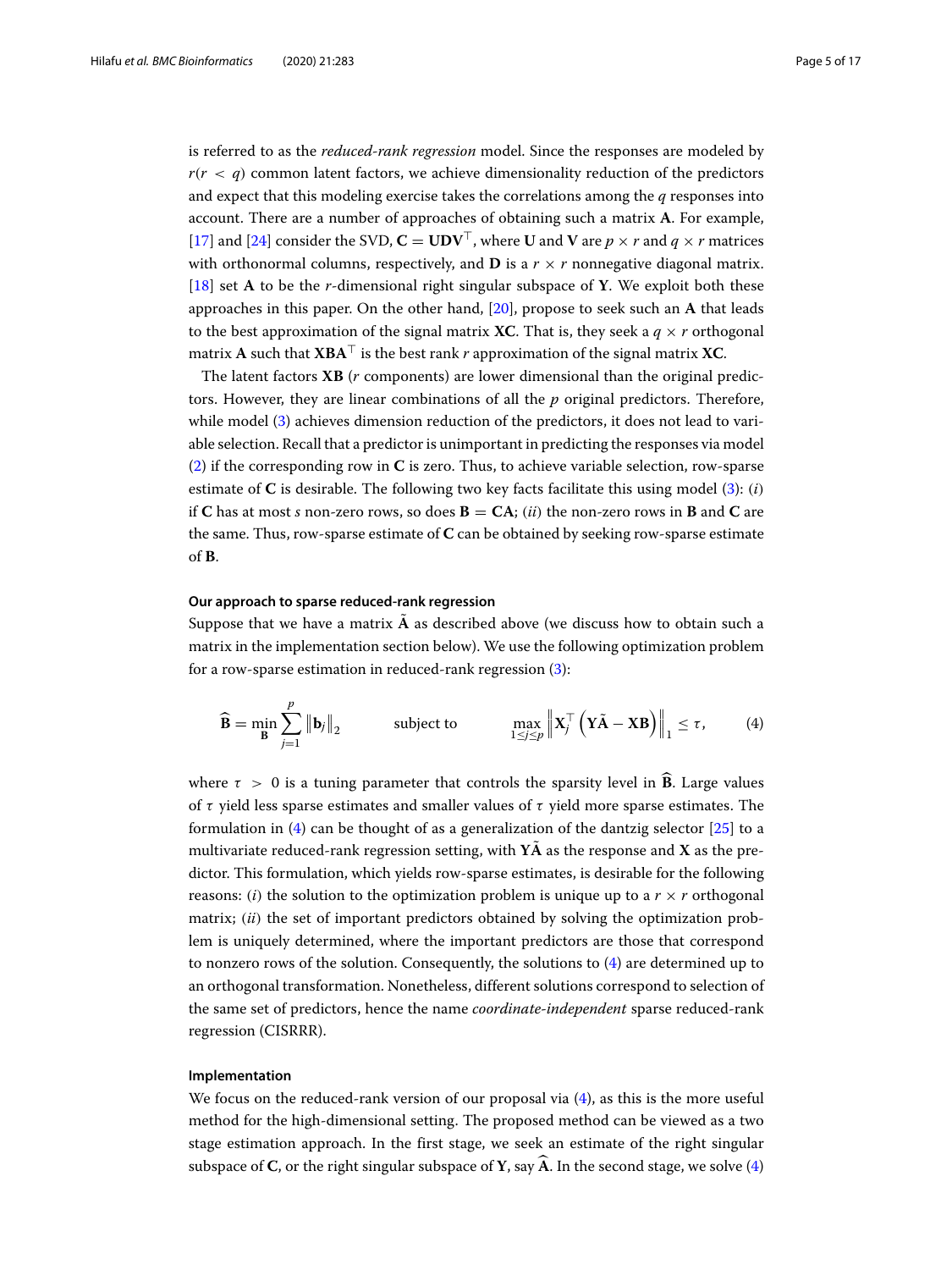to obtain row-sparse estimate **<sup>B</sup>** of **<sup>B</sup>**. The corresponding row-sparse estimate of **<sup>C</sup>** is then obtained as:  $C = BA^{\perp}$ .

**Algorithm 1** Coordinate-Independent Sparse Reduced-Rank Regression

**Input: X**, **Y**,  $\tau$ , **A** (initial  $\widehat{A}$ ). **Output:**  $\widehat{A}(\tau), \widehat{B}(\tau)$ **Iterate Until Convergence:**

1. Given current  $\widehat{A}$ , to update  $\widehat{B}$ , solve

<span id="page-5-0"></span> $B = \min_{B}$  $\sum$ *p j*=1 **b***j*<sup>2</sup> subject to max 1≤*j*≤*p*  $\left\| \mathbf{X}_j^{\top} \left( \mathbf{Y} \widehat{\mathbf{A}} - \mathbf{X} \mathbf{B} \right) \right\|_1 \leq \tau.$ (5)

2. With the current **B** and **A**, compute  $C = BA^{\top}$  and update **A** by the *r* right singular vectors of **<sup>X</sup>C**.

The values of  $\widehat{A}$  and  $\widehat{B}$  at convergence serve as the estimates  $\widehat{A}(\tau)$  and  $\widehat{B}(\tau)$ .

To understand the motivation behind the updating in step 2, note that if we knew **C**, we can think of the right singular subspace of **XC** as estimating the right singular subspace of **Y**. Therefore, this step can be thought of as encouraging the updating **A** and **B** such that **XC** approximates **Y**. Next, we discuss two approaches to obtain the initial estimate  $\tilde{A}$ .

- 1 We can use the sample estimate for the right singular subspace of **Y** as the initial estimate of **A**. Let  $\mathbf{Y} = \mathbf{U}\mathbf{D}\mathbf{V}^{\top}$ , where  $\mathbf{U} \in \mathbb{R}^{n \times r}$ ,  $\mathbf{D}$  is a diagonal  $r \times r$  matrix, and **V** is  $q \times r$ . Set  $\tilde{A} = V$  as the initial estimate.
- 2 Alternatively, we can use some regularization to obtain the initial estimate. Suppose that  $\widehat{\mathbf{C}}^{\mathrm{OLS}}$  is the nonsparse OLS estimate of **C**. That is,  $\widehat{\mathbf{C}}^{\rm OLS} = \left( \mathbf{X}^\top \mathbf{X} \right)^{-1} \mathbf{X}^\top \mathbf{Y}.$  Perform a singular-value decomposition (SVD):  $\widehat{\mathbf{C}}^{\mathrm{OLS}} = \mathbf{U}\mathbf{D}\mathbf{V}^{\top}$ . Then, use the first *r* columns of **V** as the estimate  $\widetilde{\mathbf{A}}$ . In the event that  $n < p$ , we use the ridge-type estimator instead of the OLS estimator, i.e.  $\widehat{\mathbf{C}}^{\text{Ridge}} = \left(\mathbf{X}^{\top} \mathbf{X} + \mathbf{I} * \sqrt{\log p / n}\right)^{-1} \mathbf{X}^{\top} \mathbf{Y}.$  For computational expediency, we also avoid having to invert the  $p\times p$  matrix  $\left(\mathbf{X}^\top\mathbf{X}+\mathbf{I}*\sqrt{\log p/n}\right)$ . Instead, we use the tricks given in [\[26\]](#page-15-19) and invert an  $n \times n$  matrix. More specifically, let  $X = UDV^{\top}$ represent the SVD of **X**; that is, **V** is  $p \times n$  with orthogonal columns, **U** is  $n \times n$ with orthogonal columns, and **D** a diagonal matrix with elements  $d_1 \geq d_2 \geq \cdots \geq d_n \geq 0$ . [\[26\]](#page-15-19) show that a computationally efficient estimate of the  $\text{ridge estimator can be obtained as:} \widehat{\textbf{C}}^{\text{Ridge}} = \textbf{V}\left(\textbf{R}^\top\textbf{R} + \textbf{I}*\sqrt{\log p/n}\right)^{-1}\textbf{R}^\top\textbf{Y},$ where the matrix  $\mathbf{R} = \mathbf{U}\mathbf{D}$  is  $n \times n$ , leading to a much less computationally expensive estimate.

All our empirical results are based on the first approach. However, we have conducted simulation studies to assess the performances using the second approach as well. The simulations showed that the two approaches yield comparable results. Once an initial **A**˜ is specified, to solve the optimization problem in [\(5\)](#page-5-0), we used CVX, a MATLAB package for specifying and solving convex optimization problems [\[27,](#page-15-20) [28\]](#page-15-21). Matlab codes that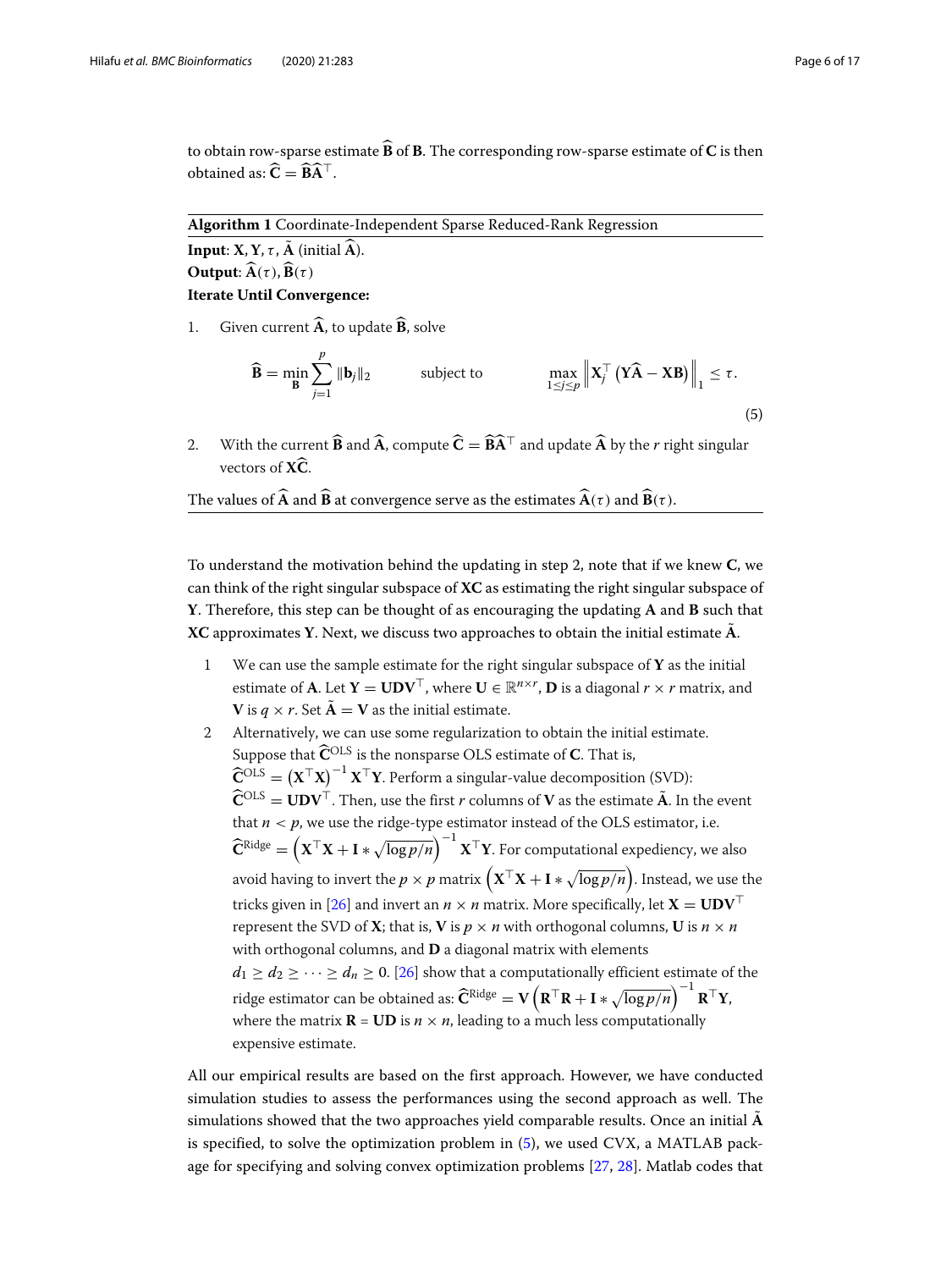implement this algorithm are provided as online supplementary material (see Additional file [2\)](#page-14-1).

## **Tuning parameter selection**

The tuning parameter  $\tau$  in [\(5\)](#page-5-0) controls the level of sparsity in  $\hat{B}$ , and hence in  $\hat{C}$ , and needs to be selected adaptively from the data. Notice that when  $\tau > \max_{1\leq j\leq p}\left\|\mathbf{X}_j^\top\mathbf{Y}\widehat{\mathbf{A}}\right\|_1$ the optimization problem [\(5\)](#page-5-0) yields a trivial solution, giving us an upper bound for  $\tau$ . Therefore, we choose the optimal  $\tau$  from the range  $\left(0, \max_{1 \leq j \leq p} \|\mathbf{X}_j^{\top} \mathbf{Y} \mathbf{\hat{A}}\|_{1}\right)$  using *K*-fold cross validation. Specifically, for a given  $\tau$ , we randomly split the available data  $\{(\mathbf{Y}, \mathbf{X})\}$ into *K* roughly equal-sized non-overlapping groups of observations, which we denote by  $\{(\mathbf{Y}, \mathbf{X})\}^k$ ,  $k = 1, ..., K$ . Let  $\{(\mathbf{Y}, \mathbf{X})\}^{-k}$  be the data matrix leaving out  $\{(\mathbf{Y}, \mathbf{X})\}^k$ . With a given  $\tau$  , we apply the proposed method on  $\{(\mathbf{Y}, \mathbf{X})\}^{-k}$  to obtain an estimate of the coefficient matrix  $\widehat{\mathbf{C}}^k(\tau)$ . Then, we compute the *K*-fold mean squared prediction error (MSPE) as follows:

$$
MSPE(\tau) = \frac{1}{K} \sum_{k=1}^{K} \frac{\left\| \mathbf{X}^k \widehat{\mathbf{C}}^k(\tau) - \mathbf{Y}^k \right\|_{\mathrm{F}}^2}{n_k q} \tag{6}
$$

where  $n_k$  is the number of observations in  $\{(\mathbf{Y}, \mathbf{X})\}^k$ . We do this for a number of  $\tau$  values in the range (20 in our empirical studies) and select the optimal tuning parameter  $\tau$  as:

<span id="page-6-0"></span>
$$
\tau_{\rm opt} = \min_{\tau} \{ \text{MSPE}(\tau) \}. \tag{7}
$$

**Rank (***r***) selection:** In our discussions so far, we have treated the rank (*r*) as known. In practice, it needs to be estimated from the data. There are many methods proposed to estimate *r* in the literature, see for instance [\[15\]](#page-15-9) and [\[29\]](#page-15-22), and the references therein. In our empirical studies, we again use cross-validation to estimate the rank. More specifically, we choose an estimate  $\widehat{r}$  such that

 $\widehat{r} = \min_{r} \{ \text{MSPE} (\tau_{\text{opt}}, r) \},$ 

where  $MSPE(\tau_{opt}, r)$  is the MSPE for a given *r* and the optimal tuning parameter as selected by [\(7\)](#page-6-0). The value of *r* in practice is small, often times between 1 and 3. In our empirical simulations, we try values  $r$  in  $\{1, \dots, 10\}$ . If the optimal value of  $r$  obtained by the cross-validation approach is close to 10, one could expand the range. Our empirical results (Table 1 in Additional file [1\)](#page-14-2) show that this approach works well.

## **Results**

## **Simulation studies**

In this section, we assess the finite sample performance of the proposed coordinateindependent sparse estimation method for reduced-rank regression (CISRRR). We assess, and compare, estimation, prediction and variable selection performances. Estimation and prediction performances are evaluated using, respectively,

<span id="page-6-1"></span>
$$
\Delta = \left\| \mathbf{C} - \widehat{\mathbf{C}} \right\|_{\mathrm{F}}^2 / (pq) \quad \text{and} \quad \mathrm{MSPE} = \left\| \mathbf{Y}_t - \widehat{\mathbf{Y}}_t \right\|_{\mathrm{F}}^2 / (n_t q) \tag{8}
$$

where  $Y_t = X_t C$ ,  $n_t$  is the test set sample size, and  $\|.\|_F$  represents the Frobenius norm. Variable selection performance is evaluated using true positive rate (TPR), the ratio of truly important variables that the method selects as important, and false positive rate (FPR), the ratio of unimportant predictors that the method selects as important. TPR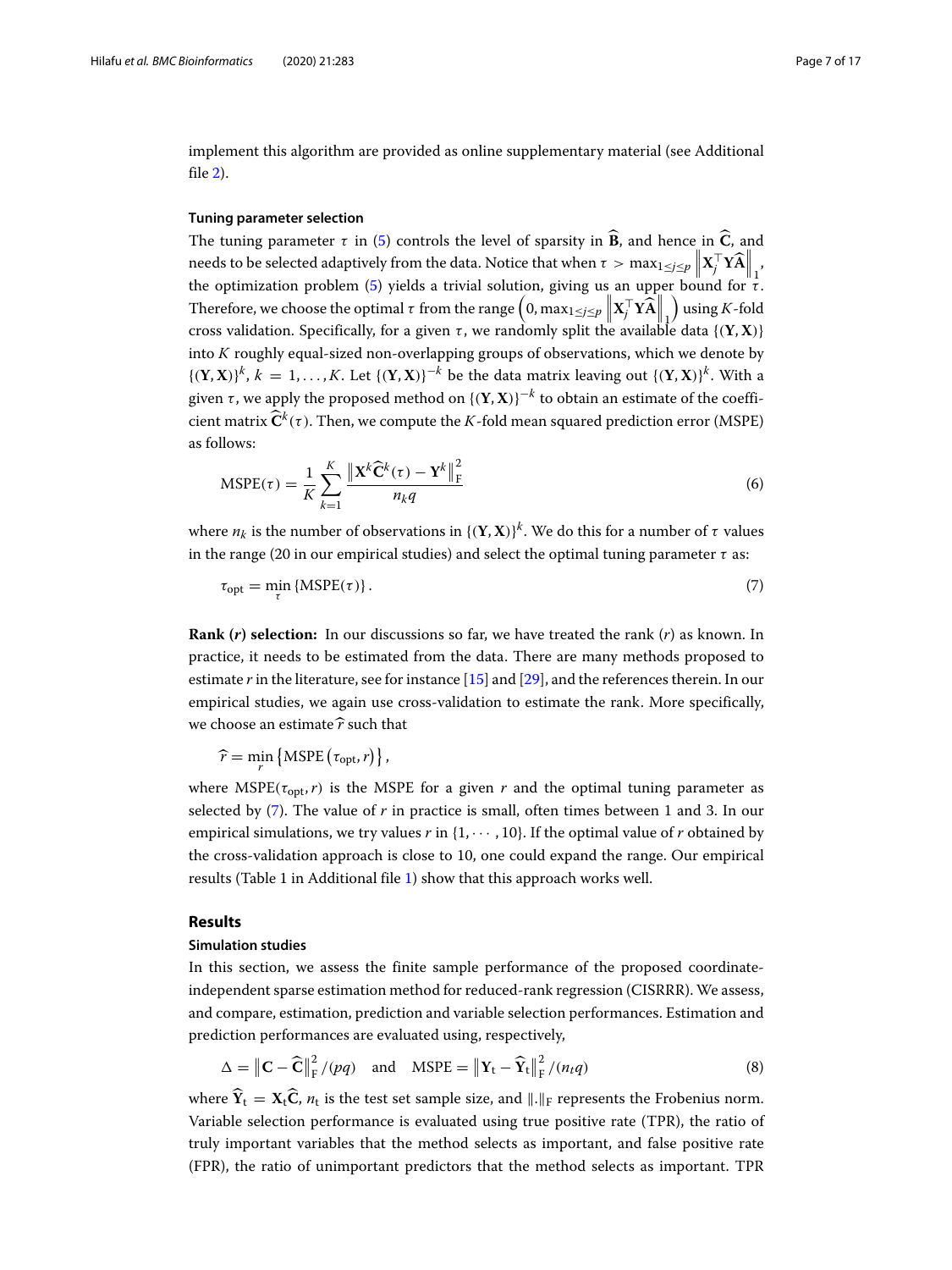values close to one and FPR values close to zero indicate a better variable selection performance. In all our simulation settings, to minimize the effect of parameter tuning, we generate a large test set (with 10,000 observations), a strategy which was also employed by [\[16\]](#page-15-10) and [\[18\]](#page-15-16). For our method, the tuning parameter candidates are taken at a grid of 20 equally spaced values between  $(0, \tau_{\text{max}}]$ , where  $\tau_{\text{max}}$  is as defined in the tuning parameter selection section. Also, unless otherwise specified, the tuning parameter is chosen by 5-fold cross-validation as described in tuning parameter selection section. We repeat the simulation process 50 times and report results in the form of boxplots of the corresponding values.

We compare our method, i.e. Algorithm 1, with a number of state-of-the-art competing sparse estimation methods for multivariate linear regression. The first competing method we consider is the signal extraction approach for sparse multivariate response regression (SiER) by [\[20\]](#page-15-17). This method exploits the reduced rank structure by assuming there exist matrices **A** and **B** such that **C**=**BA**-, and seeks such **A** and **B** that lead to the best rank  $r$  approximation of the signal matrix **XC**. We use the SiER package in R to implement this method [\[20\]](#page-15-17), using the "cv.SiER" function with 5-fold cross-validation to select the tuning parameters. The second competing method we consider is the regularized multivariate regression for identifying master predictors (remMap) by [\[30\]](#page-15-23). This method does not assume the reduced rank structure and solves a penalized least squares problem with both row-wise and element-wise sparsity imposed on the coefficient matrix. We use the remMap package in R to implement this method [\[30\]](#page-15-23). The third competing method is the subspace assisted regression with row-sparsity (SARRS) method by [\[18\]](#page-15-16), which was extended to yield row and column sparse estimators in [\[19\]](#page-15-24). SARRS is carried out by Algorithm 1 in [\[18\]](#page-15-16). The fourth competing method is the sparse partial least squares (SPLS) method due to [\[31\]](#page-15-25) which identifies sparse latent components by maximizing the covariance between them and the responses with sparsity inducing penalty imposed. We implement SPLS using the  $spls$  package in R. We use the function "cv.  $spls$ " with 5fold cross-validation to select the tuning parameters, with the number of components *K* selected from  $\{1, \dots, 10\}$  and the thresholding parameter  $\eta$  selected from  $\{0.1, \dots, 0.9\}$ . We note again that, for a fair comparison, we use the tuning parameter selection methods presented in the respective papers.

We compare the methods under different model parameter settings as characterized by the covariance matrix of the predictors, as well as different rank values, and *signalto-noise* ratios. We adopt simulation settings from [\[16\]](#page-15-10), which were also adopted by [\[18\]](#page-15-16). The rows of the design matrix **X** are i.i.d. random vectors sampled from a multivariate Gaussian distribution with zero mean vector and covariance matrix  $\Sigma$ , with  $\Sigma_{ij} = \rho^{|i-j|}$ . The coefficient matrix  $C \in \mathbb{R}^{p \times q}$  has the form

$$
\mathbf{C} = \left[ \begin{array}{c} \mathbf{C}_1 \\ \mathbf{0} \end{array} \right] = \left[ \begin{array}{c} b\mathbf{B}_0\mathbf{B}_1 \\ \mathbf{0} \end{array} \right],
$$

with  $b > 0$ ,  $\mathbf{B}_0 \in \mathbb{R}^{s \times r}$  and  $\mathbf{B}_1 \in \mathbb{R}^{r \times q}$ , where all entries in  $\mathbf{B}_0$  and  $\mathbf{B}_1$  are i.i.d. random numbers from  $N(0, 1)$ . Large value of *b* correspond to a large signal-to-noise ratio. We consider the following four cases.

- **1**.  $n > p = q$ :  $n = 100, p = 25, q = 25, s = 15, r = 5, b = 0.2, 0.4, \rho = 0.1, 0.5, 0.9$ .
- **2**.  $q < n < p$ :  $n = 30, p = 100, q = 10, s = 15, r = 2, b = 0.5, 1, \rho = 0.1, 0.5, 0.9$ .
- **3**.  $n < p = q$ :  $n = 30, p = 100, q = 100, s = 15, r = 2, b = 0.5, 1, \rho = 0.1, 0.5, 0.9.$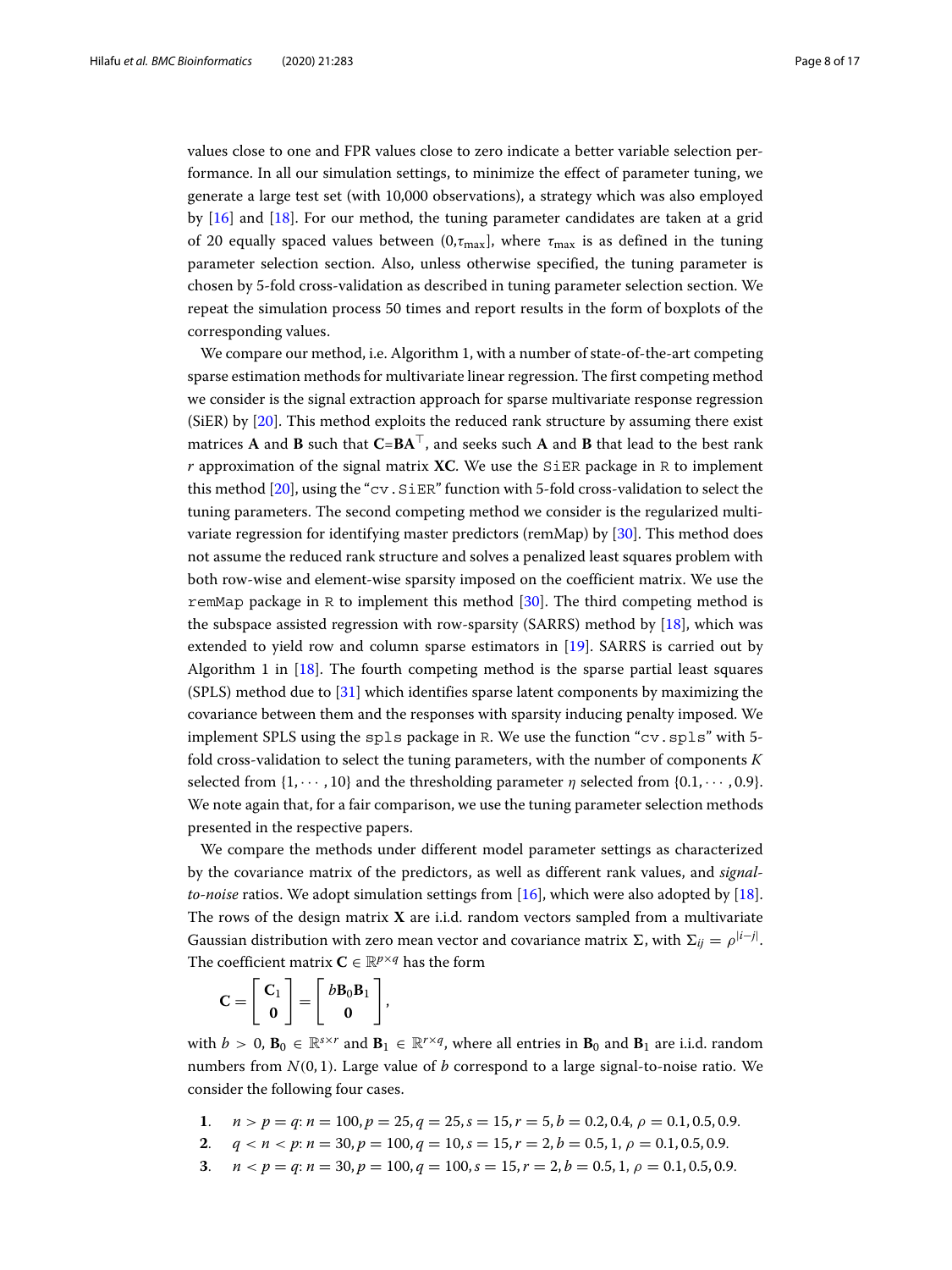4. 
$$
n < p < q
$$
:  $n = 30$ ,  $p = 100$ ,  $q = 1000$ ,  $s = 15$ ,  $r = 5$ ,  $b = 0.5$ ,  $1$ ,  $\rho = 0.1$ ,  $0.5$ ,  $0.9$ .

We conduct additional simulations (refer to Figs. 1 and 2 in Additional file [1\)](#page-14-2) where the error term matrix has entries from a non-Gaussian distribution. More specifically, we consider two additional noise distributions:  $\mathbf{E}_{ij} \sim \sqrt{3/5}t_5$ , and  $\mathbf{E}_{ij} \sim 3U[-1,1]$ , where "3U[-1,1]" refers to the sum of three uniform [-1,1] random variables, and  $t<sub>v</sub>$  stands for a *t*-distribution with ν degrees of freedom.

## **Simulation results**

Figures [1,](#page-8-0) [2](#page-9-0) and [3](#page-10-0) report simulation results for the scenario where the noise matrix  $\mathbf{E} \in \mathbb{R}$  $\mathbb{R}^{n \times q}$  has i.i.d. *N*(0, [1](#page-8-0)) entries. Figure 1 reports the results for case 1 (*n* = 100, *p* = *q* = 25), from which, we make the following observations. In terms of estimation and prediction performances, remMap outperforms all the other methods, especially when  $\rho = 0.1$  and 0.5. This is not surprising, as remMap does not impose the low-rankness assumption and the sample size dominates both *p* and *q*. However, our method (CISRRR) yields comparable results with remMap, and even outperforms it when  $\rho = 0.9$  when remMap appears to struggle - again perhaps because it is marginal model. We see that all the methods also perform reasonably well and comparably  $\rho = 0.1$ . In terms of variable selection, our method yields the best results in all settings. It yields TPR values that are significantly higher than the TPR values of the other existing methods, and comparable (often better) FPR values. In fact, we see that the TPR values of our method are consistently around 1. We see that both SARRS and SiER struggle in this case, especially in terms of TPR. Figure

<span id="page-8-0"></span>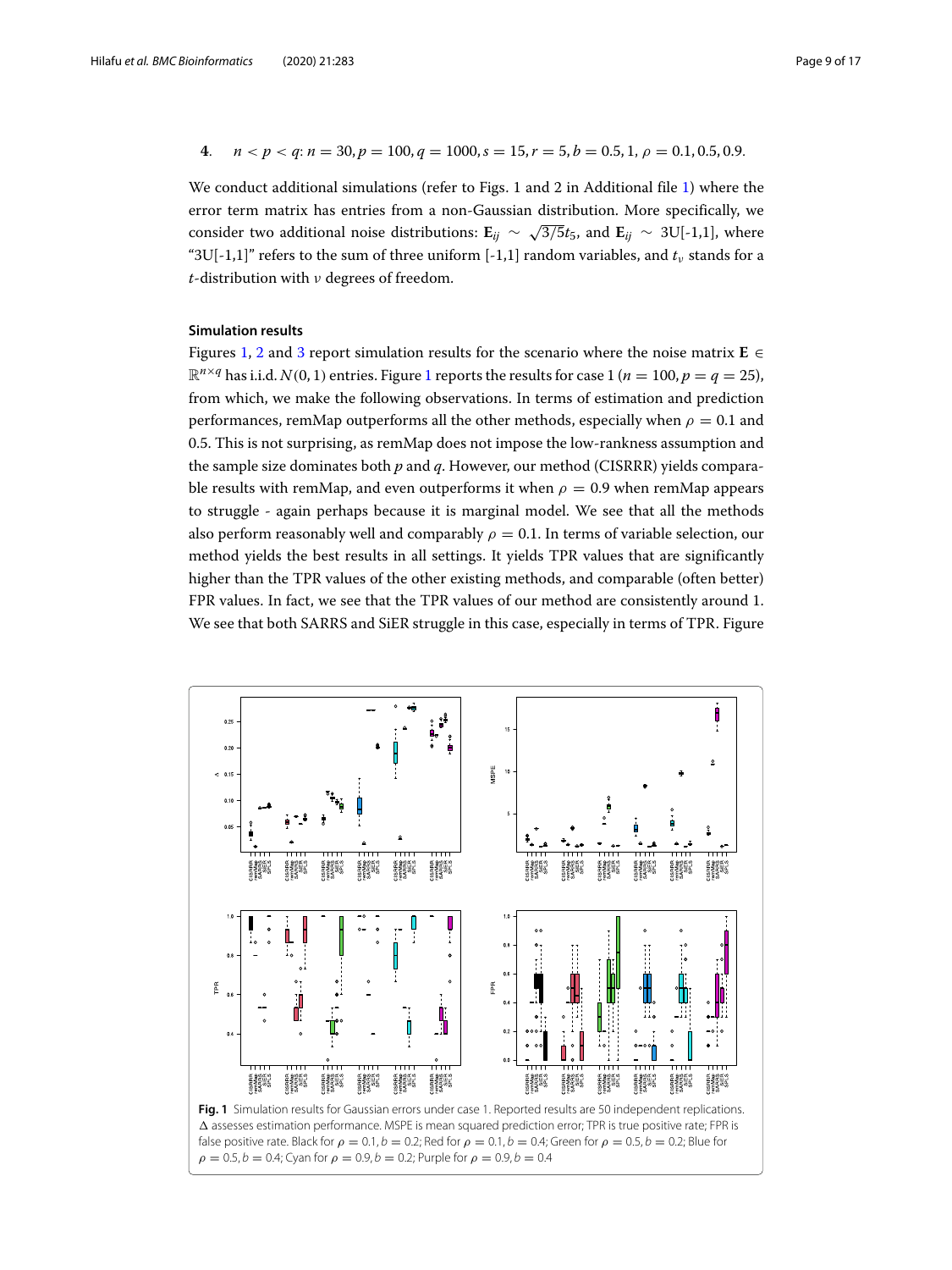

<span id="page-9-0"></span>[2](#page-9-0) reports the results for case 3 ( $n = 30$ ,  $p = 100$ ,  $q = 100$ ). Here, we see that CISRRR outperforms all the other methods in estimation, prediction, and TPR performances. Even though the performances in TPR appear comparable to that of SARRS and SiER, it is seen that our method yields more stable results - with less variability. With respect to FPR, our method is inferior to remMap and SPLS, and to a lesser degree SARRS, especially in the  $\rho = 0.1$  and  $\rho = 0.5$  cases. However, both remMap and SPLS yield very inferior TPR values, an indication that they both yield very sparse estimates. The performances for case 2 (not reported to save space) are similar to the performances for case 3. Figure [3](#page-10-0) reports the results for case 4 ( $n = 30, p = 100, q = 1000$ ). For this case, remMap did not produce results, since *q* is large and it does not make the reduced-rank assumption. Here again, we see that our method outperforms all the other methods in estimation, prediction, and TPR, in all the settings. The advantage of our method is, in fact, more pronounced in this case as it yields superior results consistently. Especially when the correlation structure among the predictors is higher ( $\rho = 0.9$  vs  $\rho = 0.5$  vs.  $\rho = 0.1$ ), we see that the other methods performances deteriorate but our method continues to perform well. These observations are true for estimation, prediction and TPR. However, our method pays some price in terms of FPR as it does not outperform any of the other methods in terms of FPR. As we indicated earlier, SPLS yields more sparse results and thus have lower TPR and lower FPR values. Overall, our method is shown to yield competitive, and often times superior, results.

In all the simulation settings that we consider, the estimation and prediction performances of the methods are better when the correlation structure among the predictors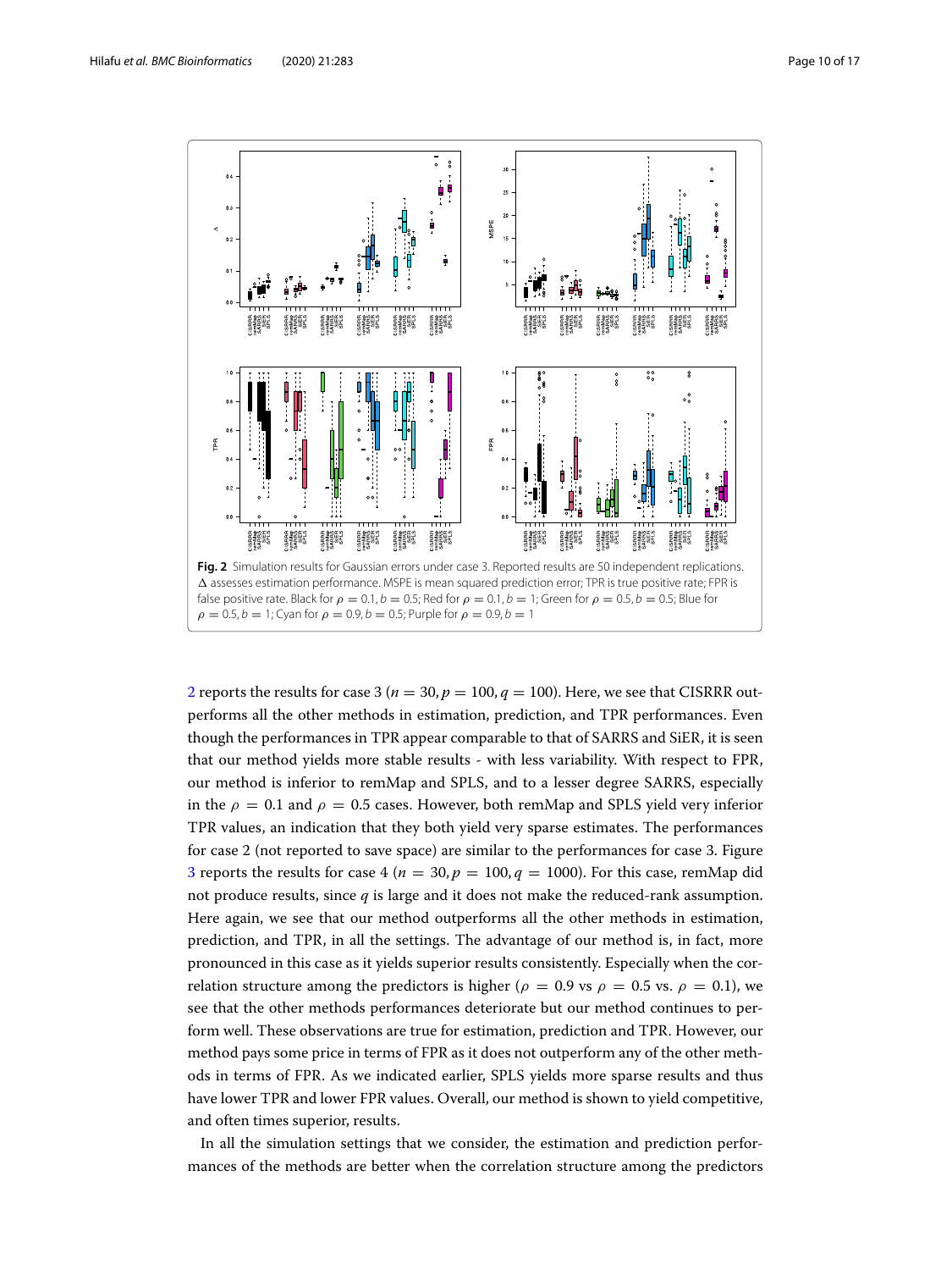

<span id="page-10-0"></span>is weaker ( $\rho = 0.1$  vs  $\rho = 0.5$ ). Nevertheless, we see that our method continues to perform well, relative to the other methods. Overall, our methods yields competitive (often superior) results in estimation, prediction and TPR. In terms of FPR, it yields comparable performance, sometimes inferior to the best performing method. Furthermore, we observe that remMap performs well for the large *n* setting, and struggles when *q* is large since it does not induce the reduced-rank structure, as well as when  $\rho$  is large since it is a marginal model. Finally, it appears that, like remMap, SPLS performs well for the large *n* setting (case 1), but it struggles in variable selection when either *p* or *q* is large (cases 2, 3 and 4).

## **Real data analysis: the atherosclerosis disease study**

**Study goals and design:** We apply the proposed method for simultaneous analysis of genetic (single nucleotide polymorphisms, SNPs) and metabolomics data. Data were obtained from the Emory University and Georgia Tech Predictive Health Institute (PHI) study. Our goal in this section is to identify relevant SNPs, and corresponding genes, that are simultaneously associated with metabolites, and which can be used to predict 10 year risk for atherosclerosis diseases (ASCVD). Specifically, we seek to use metabolites to guide selection of SNPs that may be associated with ASCVD, and to explore an indirect relationship between metabolites and ASCVD through the genetic variants.

**SNP and metabolomics quality control and filtering:** We obtained genetic and metabolomics data from the Emory PHI study. Several studies point to the association between biomarkers of inflammation, and the risk of CVD [\[32,](#page-15-26) [33\]](#page-15-27). As such, recent effort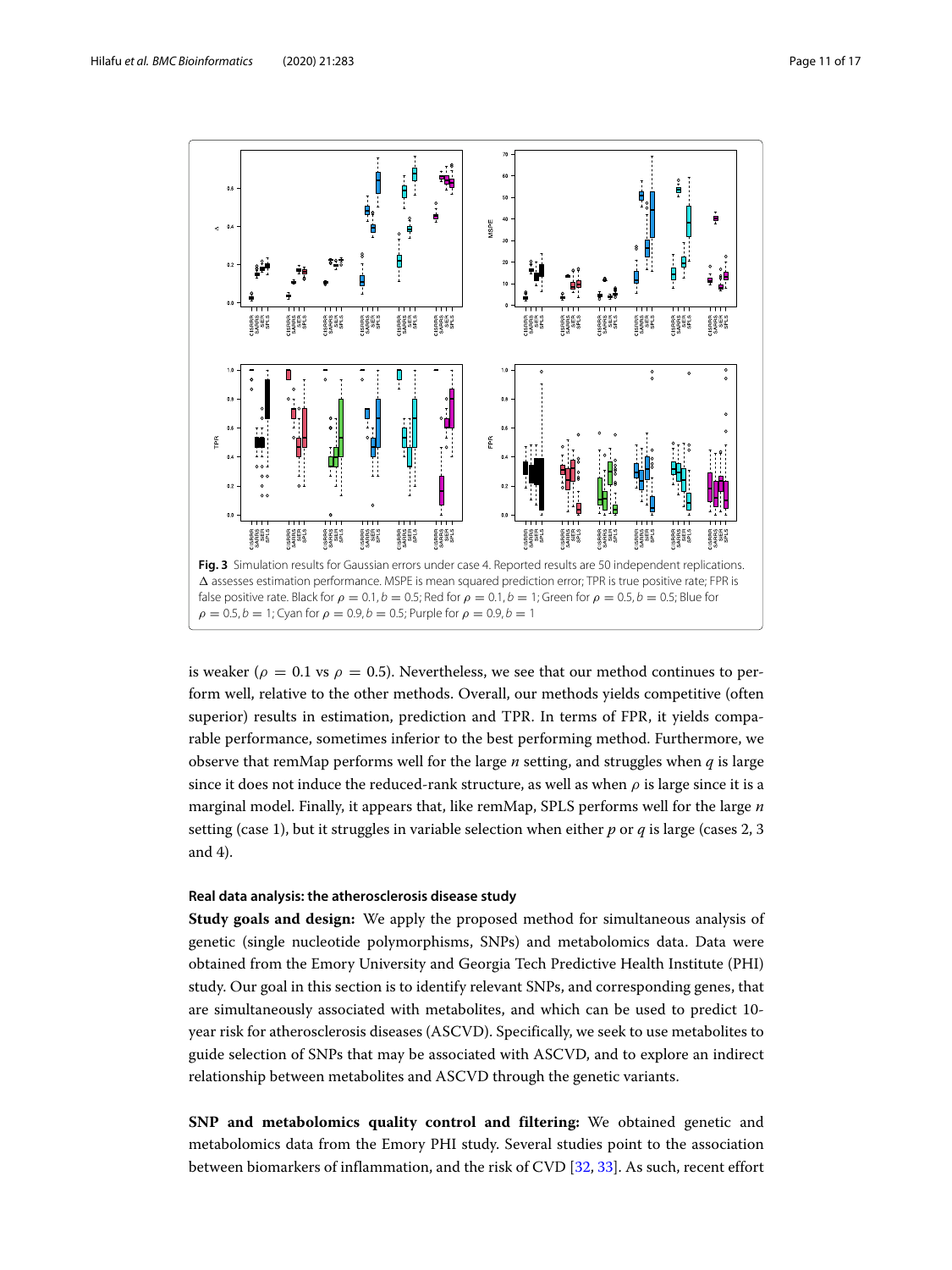has focused on identifying biomarkers of inflammation and characterizing their effect on CVD [\[34\]](#page-15-28). We therefore focused on inflammation-related genes, and the SNPs within these genes. Specifically, we pulled all SNPs in our data that were in gene regions found in the inflammation pathway from NCBI dbSNP; there were 262,157 SNPs. Of note, these SNPs may or may not be associated with ASCVD. For SNP quality control, please refer to the flow chart given in Fig. 3 in the web supplementary material (Additional file [1\)](#page-14-2). We assumed an additive genetic model in which the genotypes were coded to count the number of minor alleles so "0" for both homozygous major, "1" for heterozygotes (1 major, 1 minor), and "2" for risk-allele homozygotes (minor alleles). We treated the genetic data as continuous.

We obtained metabolomics data on 6,010 m/z features. We removed features having more than 50% zeros and coefficient of variation  $> 20\%$ . This resulted in 272 m/z features for the analyses. Because of the skewed distributions of most metabolomic levels, we log2 transformed each feature. We standardized each feature to have mean zero and unit variance.

**Application of the proposed and competing methods:** We had matching genetic and metabolomics data on 121 subjects. We applied our method to the metabolomics  $(Y_{121\times272})$  and genetic  $(X_{121\times1988})$  data to identify subset of SNPs that are simultaneously associated with metabolomics data, and which potentially can predict ASCVD risk. We obtained 50 bootstrap training and testing datasets by sampling the dataset with replacement. Out of bag samples (samples in the original data but not in the bootstrap training sets) were considered as bootstrap testing sets. For each bootstrap dataset, we estimated the rank *r* of the coefficient matrix for the multivariate regression model using 5-fold cross-validation as described in the tuning parameter selection section. The rank of the coefficient matrix was estimated to be  $\hat{r} = 2$ . Next, we apply the methods to the training data to obtain the estimated coefficient matrix,  $\hat{C}$ , which yields the predicted values for the test metabolite samples,  $\hat{Y}_{test}$ . We use  $Y_{test}$  and  $\hat{Y}_{test}$  to compute the test MSPE, as given in [\(8\)](#page-6-1). We record the number of non-zero rows of the estimated coefficient matrix (selected SNPs) for each method and for each bootstrap testing datasets. The averages are reported in Table [1.](#page-11-0)

Since our goal is to identify potential novel genetic variants that are linked with m/z features, and which could predict ASCVD risk, we considered the following analyses after identifying potential SNPs. The 10-year ASCVD risk score was dichotomized into lowvs moderate- to high-risk ASCVD. Specifically, ASCVD risk score  $\geq 5.0\%$  was considered moderate to high-risk, and ASCVD risk score  $<$  5% was considered low-risk [\[35,](#page-16-0) [36\]](#page-16-1). A weighted genetic-risk score (GRS) that utilizes the SNPs appearing at least 90% (>45

<span id="page-11-0"></span>

| Table 1 Average MSPEs and average number of selected SNPS (non-zero rows) for the competing |  |
|---------------------------------------------------------------------------------------------|--|
| methods from 50 independent bootstrap replications                                          |  |

|                 | <b>CISRRR</b> | <b>SARRS</b> | <b>SIER</b> | <b>SPLS</b> | remMap |  |
|-----------------|---------------|--------------|-------------|-------------|--------|--|
| <b>MSPE</b>     | 1.013         | 1.038        | 1.035       | 1.032       | ****   |  |
| # Selected SNPs | 72.820        | 146.00       | 274.4       | 278.420     | ****   |  |
| SARRS           | 8             |              |             |             |        |  |
| <b>SiER</b>     | 6             |              |             |             |        |  |
| SPLS            |               | 3            |             |             |        |  |
|                 |               |              |             |             |        |  |

The bottom half of the table presents the number of overlapping SNPs in the respective top 15 SNPs for the methods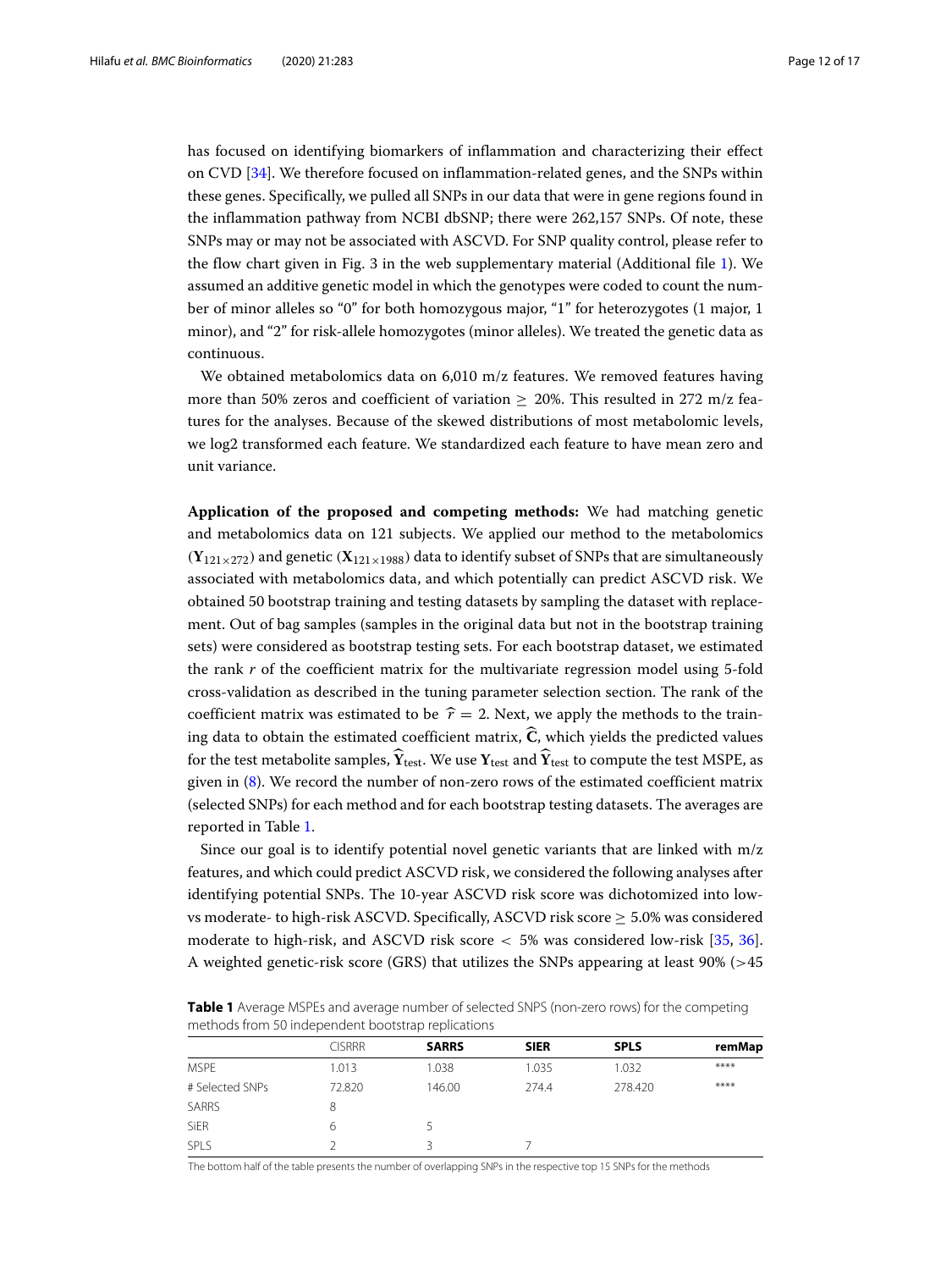times) out of the 50 bootstrap datasets was calculated by multiplying the logarithm of the odds ratio for that particular SNP by 0, 1, or 2 depending on the number of risk alleles carried by each subject using the whole data. The log odds ratio from each bootstrap was estimated for each of the 15 SNPs, and a weighted mean of the estimates was used in calculating the genetic risk score. We further considered whether including the GRS to a model that used well-established risk factors (age and/or sex) improved predictive ability.

We explored causal association between metabolites and ASCVD risk, after adjusting for age and sex, by utilizing the GRS as an instrument in the causal pathway using Mendelian randomization [\[37\]](#page-16-2). Specifically, if the genetic risk score is statistically significantly associated with certain metabolites and is associated with ASCVD risk, then this would provide supportive evidence for a potential causal effect of that metabolite on ASCVD. In the Mendelian randomization analyses, we adopted the two-stage process outlined in [\[37\]](#page-16-2). In the first stage, we considered a linear regression model of each m/z features on the GRS controlled for age and sex, and we obtained fitted values for m/z features that showed significant association with the GRS (Benjamini-Hochberg False Discovery Rate  $\left[38\right]$  *p*-value  $\leq$  .0004). In the second stage, these fitted values were included in a logistic regression model of ASCVD risk on the fitted values, and the effect on ASCVD risk was assessed after adjusting for age and sex.

## **Results**

**SNPs identified using the proposed and existing methods:** We investigate the SNPs identified by the proposed method, and the corresponding genes, with respect to their potential effect on ASCVD. Table [1](#page-11-0) reports the average MSPEs and average model size (number of selected SNPs). Our proposed method identified 15 SNPs that were selected in at least 90% of the 50 independent replications (see web supplementary material). Of these selected 15 SNPS, 8 appear in the top 15 most selected SNPs by SARRS, 6 appear in the top 15 most selected SNPs by SiER, and 2 appear in the top 15 most selected SNPs by SPLS.

Table 2 in the web supplementary file shows the least squares means for the 15 SNPs identified by our method - the predicted population means for 10-year ASCVD risk, after adjusting for age and sex. For instance, the *rs1286264* SNP located on chromosome 14 is an intron variant found in the protein coding gene Ribosomal Protein S6 Kinase A5 (RPS6KA5). From our data, individuals with two risk alleles of this polymorphism are more likely to have lower adjusted 10-year ASCVD risk score least squares means compared with individuals with normal alleles or 1 risk and 1 normal alleles. A weighted genetic risk score developed using the 15 SNPs was significantly associated with ASCVD risk, after adjustment for age and sex (*p*-value < 0.001) (Table [2](#page-13-0) below). The predictive ability of the GRS + traditional risk factors was assessed with the area under the curve (AUC) from a receiver operating characteristics curve. We note from Table [2](#page-13-0) that including the GRS improved AUC in both models. The difference between GRS + traditional risk factors model and only the traditional risk factor model were both statistically significant (*p*-value = 0.0134 for Model 1; *p*-value = 0.0104 for Model 2). Our findings suggest that a unit increase in the GRS increased the risk for ASCVD with an OR of 2.348 (95% CI: 1.599, 4.132) after controlling for age and sex. Intriguingly, when we dichotomize the GRS, with a high risk score >75th percentile, and low risk score  $\leq$  75th percentile, we find that the odds for ASCVD risk in the high genetic risk group was about 5 times the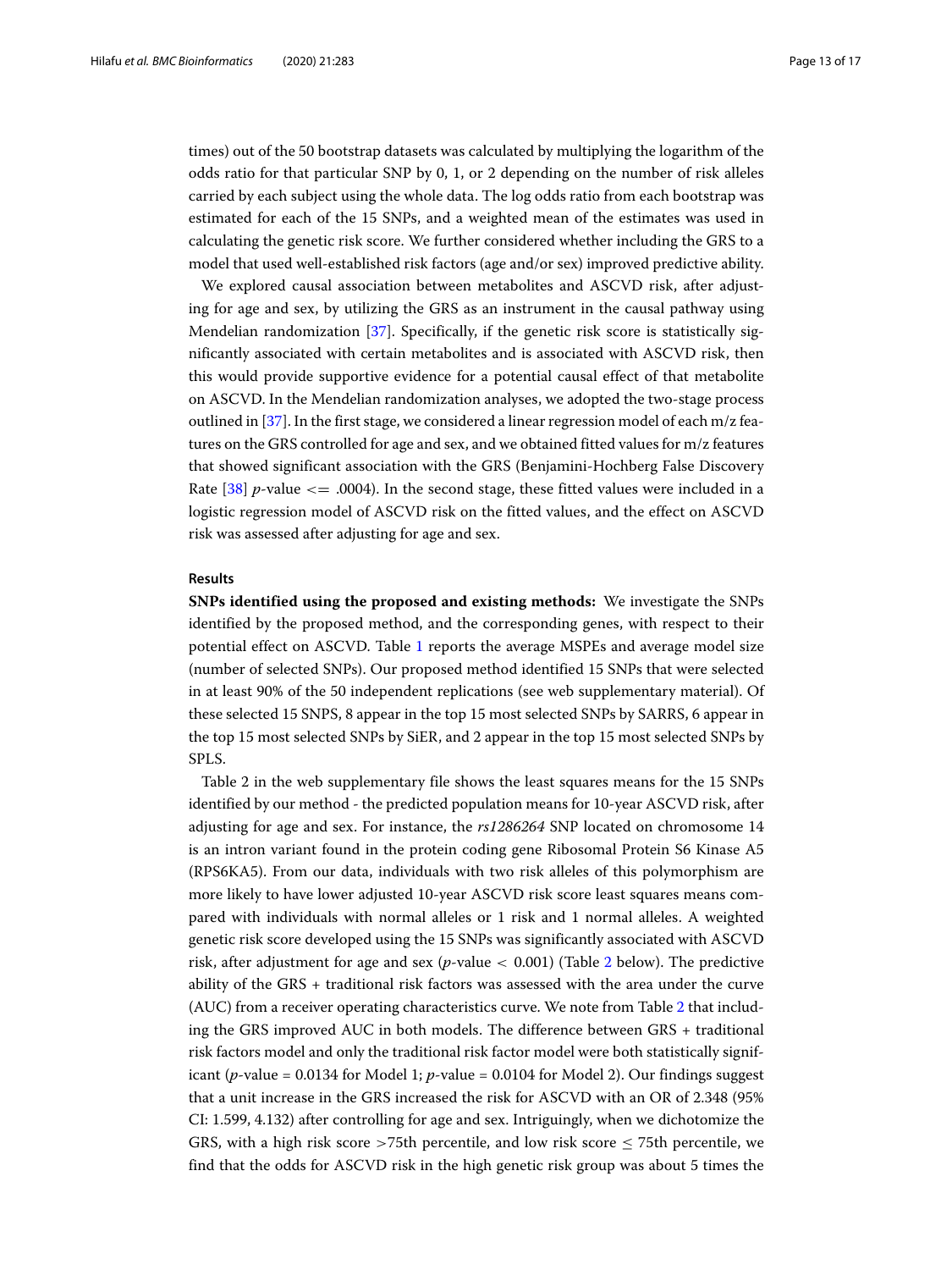|              | Model 1               |                 |                |       | Model 2               |                |
|--------------|-----------------------|-----------------|----------------|-------|-----------------------|----------------|
|              | OR                    | <i>p</i> -value | CI             | OR    | $p$ -value            |                |
| GRS          | 2.354                 | $-.001$         | (1.466, 3.779) | 2.348 | $-.001$               | (1.460, 3.776) |
| age          | 1.155                 | $-.001$         | (1.065, 1.254) | 1.158 | $-.001$               | (1.067, 1.256) |
| sex (M vs F) |                       |                 |                | 0.771 | 0.6954                | (0.242, 2.459) |
| <b>AUC</b>   | 0.8428 vs 0.743 (Ref) |                 |                |       | 0.8441 vs 0.743 (Ref) |                |

<span id="page-13-0"></span>**Table 2** Predicting ASCVD risk with GRS (genetic risk score) and traditional risk factors

Ref represents reference ROC; model with no risk score

odds for ASCVD risk in the low genetic risk group, after controlling for age and sex (OR = 5.076, *p*-value .0005, 95% CI: 1.77, 14.49).

**Mendelian randomization exploratory analysis:** Here, we sought to tie the genetic risk score to m/z features and to explore causal association of m/z features to ASCVD risk. The genetic risk score served as an instrument to estimate the effect of the  $m/z$  features on ASCVD risk, after adjustment for age and sex. In this exploratory analysis, our findings suggested that the Dehydroalanine compound (C02218) is a possible risk factor for ASCVD. Specifically, the amino acid, Dehydroalanine, belonging to the Cysteine (Cys) and methionine (Met) metabolism pathway increased ASCVD risk with an odds ratio of 23.204 (95% CI: 4.106, 131.124) per SD increase in the log2 predicted plasma levels, after controlling for age and sex. Some research studies have documented the negative health consequences including elevated risk for cardiovascular diseases with high-intakes of both Met and Cys [\[39](#page-16-4)[–41\]](#page-16-5). Our findings suggest an indirect association between Dehydroalanine amino acid and ASCVD risk through these genetic variants.

## **Conclusion**

We sought out to develop a method for identifying potential genetic variants that are associated with metabolites and have a predictive value beyond some established risk factors. We framed this as a two stage analysis: in the first stage we identified SNPs that were associated with the metabolites using dimension reduction techniques proposed in this article. In the second stage we used the selected SNPs as instruments to explore the cause-effect association of the selected metabolites with ASCVD. To handle the large number of SNPs and metabolites, we used sparse reduced-rank regression and proposed a new estimation method for the coefficient matrix using a group Dantzig type formulation. The proposed formulation is convex and can be solved using readily available solvers, such as the CVX toolbox in MATLAB. We carried out extensive simulation study to assess its finite sample performance, and compared it to other existing state-of-the-art methods.

In the second stage, we developed a genetic risk score comprised of 15 genetic variants and we assessed whether including the risk score in a model with well-established risk factors (age/sex) improved predictive ability. Our findings suggested a potential utility of the genetic risk score as it improved predictive ability. We used Mendelian randomization to explore association of a metabolite with ASCVD through the genetic risk score. Our analysis revealed a possible indirect association between the Dehydroalanine amino acid and ASCVD using the genetic risk score in the causal pathway, suggesting a potential role of Dehydroalanine on ASCVD risk through the genetic risk score. We note that our findings are just exploratory, as we lacked an independent data set to validate our results.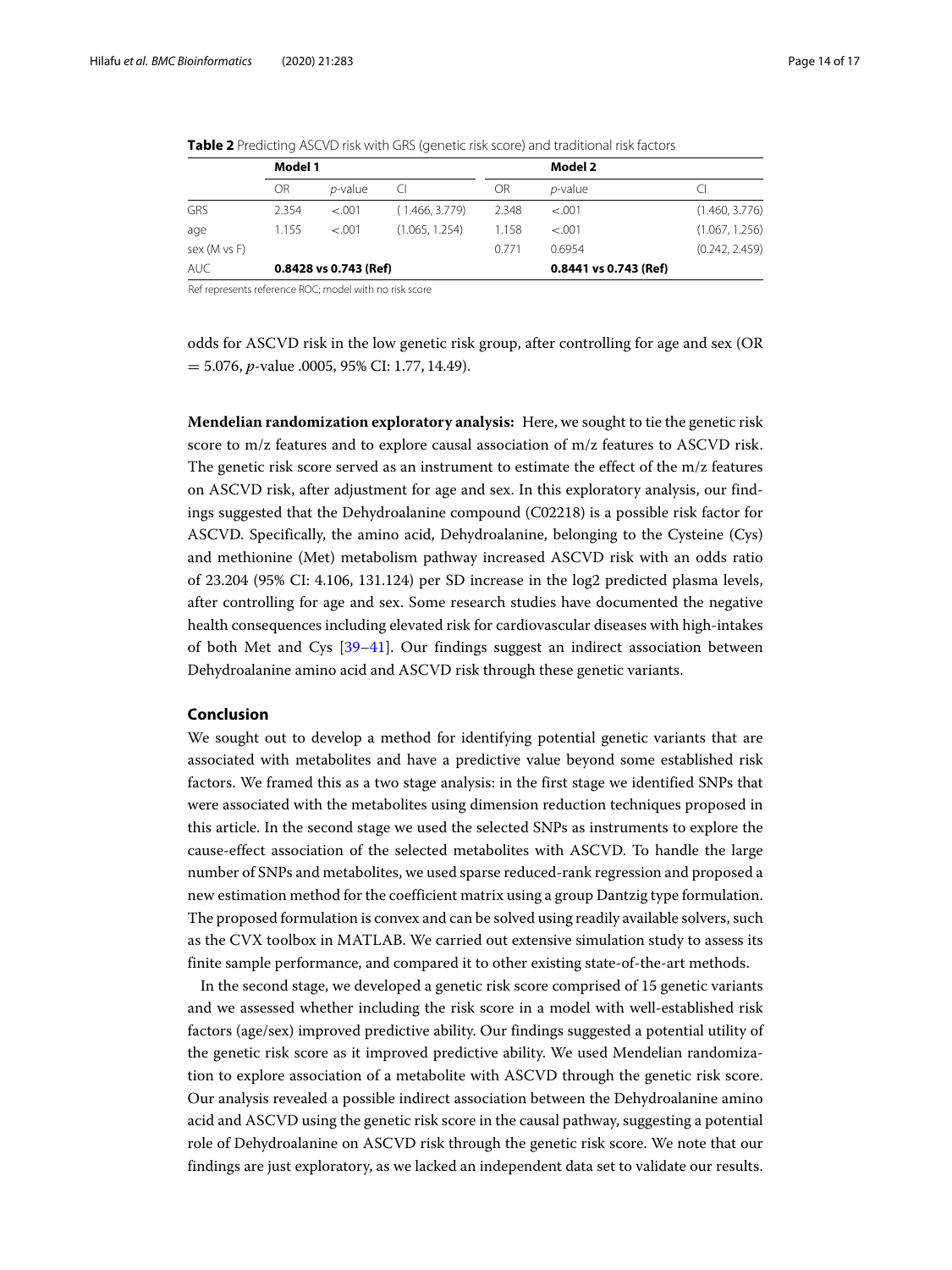Nevertheless, our results add to the literature on possible genetic variants that could be used in addition to established risk factors to improve prediction of atherosclerosis cardiovascular disease.

In our proposed method, we only focus on sparsity on **B**; this amounts to selection of predictors. One would be able to induce sparsity on **A** to select responses. We have not pursued this idea in this approach, but we believe it will be interesting to do so in the future.

## **Supplementary information**

**Supplementary information** accompanies this paper at [https://doi.org/10.1186/s12859-020-03606-2.](https://doi.org/10.1186/s12859-020-03606-2)

<span id="page-14-2"></span>**Additional file 1:** Additional simulations and data analysis. We present additional simulations to assess the robustness of the proposed method when the error terms are non-Gaussian. In addition, in this file we report a flow-chart for the SNP selection process, and a table (Table 2) with the least squares means for the 15 SNPs identified by our method - the predicted population means for 10-year ASCVD risk, after adjusting for age and sex.

<span id="page-14-1"></span>**Additional file 2:** Software. Matlab codes that implements the proposed CISERRR algorithm.

#### **Abbreviations**

ASCVD: Atherosclerosis cardiovascular diseases; SNPs: Single nucleotide polymorphisms; AUC: Area under receiver operating characteristic curves; GRS: Genetic risk score; MSPE: Mean squared prediction error; TPR: True positive rate; FPR: False positive rate

#### **Acknowledgments**

We are grateful to the Emory Predictive Health Institute for providing us with the genomics, metabolomics, and clinical data used in the real data analysis. We are also very grateful to the two reviewers and the editor for their constructive comments that greatly improved the paper.

#### **Authors' contributions**

HH conceived, deduced the algorithm, and designed the simulation study. SS and LH performed the real data analysis. HH and SS wrote the manuscript. All authors read and approved the final manuscript.

#### **Funding**

This research is partly supported by NIH grant 1KL2TR00249201 and T32HL129956. The content is solely the responsibility of the authors and does not necessarily represent the official views of the NIH. The funding body did not play any role in the design of the study and collection, analysis, and interpretation of data and in writing the manuscript.

#### **Availability of data and materials**

Matlab codes for implementing the method are available as Additional File 2. The gene expression, metabolomics, and clinical data were provided to us by the Emory Predictive Health Institute, and therefore cannot be made publicly available. As part of their data agreement consent, "Emory University and the Predictive Health Initiative retain ownership rights to all provided data regardless of the purpose or outcome of any subsequent publications or collateral works". [\(http://predictivehealth.emory.edu/documents/CHDWB\\_EmoryUniversity\\_DataUseRequestForm.pdf\)](http://predictivehealth.emory.edu/documents/CHDWB_EmoryUniversity_DataUseRequestForm.pdf) The data may be requested from [https://redcap.emory.edu/surveys/?s=7PYMFLHYTL.](https://redcap.emory.edu/surveys/?s=7PYMFLHYTL)

#### **Ethics approval and consent to participate**

The data access subcommittee of the Emory Predictive Health Institute granted access to use the data. See: [http://](http://predictivehealth.emory.edu/documents/CHDWB_EmoryUniversity_DataUseRequestForm.pdf) [predictivehealth.emory.edu/documents/CHDWB\\_EmoryUniversity\\_DataUseRequestForm.pdf.](http://predictivehealth.emory.edu/documents/CHDWB_EmoryUniversity_DataUseRequestForm.pdf)

## **Consent for publication**

Not Applicable.

## **Competing interests**

The authors declare that they have no competing interests.

#### **Author details**

<sup>1</sup> Department of Business Analytics and Statistics, University of Tennessee, 37996 Knoxville, TN, USA. <sup>2</sup> Division of Biostatistics, University of Minnesota, 55455 Minneapolis, MN, USA.

## Received: 11 January 2020 Accepted: 16 June 2020 Published online: 03 July 2020

#### **References**

<span id="page-14-0"></span>1. Benson MD, Yang Q, Ngo D, Zhu Y, Shen D, Farrell LA, Sinha S, Keyes MJ, Vasan RS, Larson MG, Smith JG, Wang TJ, Gerszten RE. Genetic architecture of the cardiovascular risk proteome. Circulation. 2018;137:1158–72.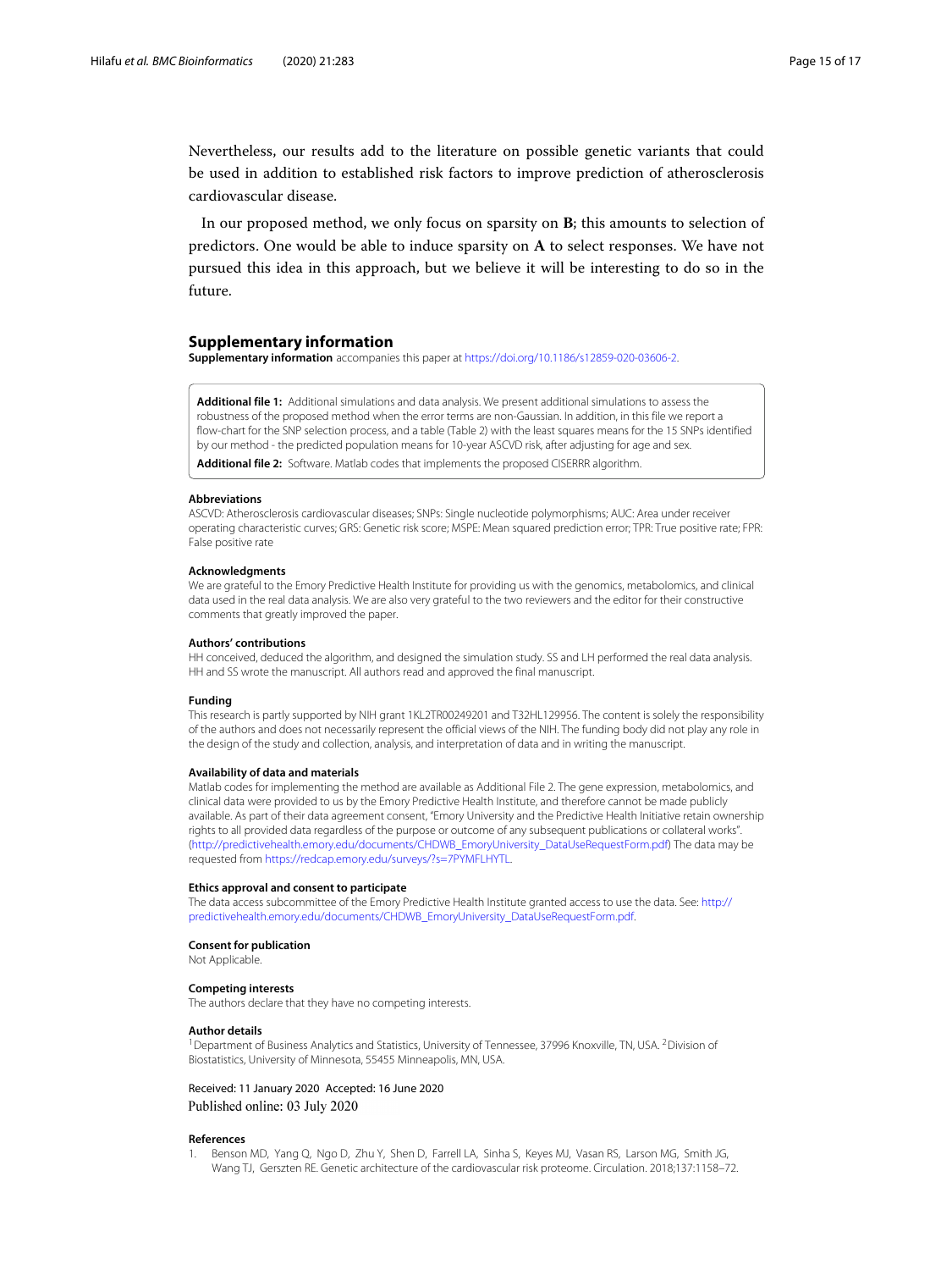- <span id="page-15-0"></span>2. Maurano MT, Humbert R, Rynes E, Thurman RE, Haugen E, Wang H, Reynolds AP, Sandstrom R, Qu H, Brody J, Shafer A, Neri F, Lee K, Kutyavin T, Stehling-Sun S, Johnson AK, Canfield TK, Giste E, Diegel M, Bates D, Hansen RS, Neph S, Sabo PJ, Heimfeld S, Raubitschek A, Ziegler S, Cotsapas C, Sotoodehnia N, Glass I, Sunyaev SR, Kaul R, Stamatoyannopoulos JA. Systematic localization of common disease-associated variation in regulatory DNA. Science. 2012;337(6099):1190–5. [https://doi.org/10.1126/science.1222794,](https://doi.org/10.1126/science.1222794) [http://science.sciencemag.org/content/](http://science.sciencemag.org/content/early/2012/09/04/science.12227 94.full.pdf) [early/2012/09/04/science.1222794.full.pdf.](http://science.sciencemag.org/content/early/2012/09/04/science.12227 94.full.pdf)
- <span id="page-15-1"></span>3. Shah SH, Newgard CB. Integrated metabolomics and genomics: Systems approaches to biomarkers and mechanisms of cardiovascular disease. Circ Cardiovasc Genet. 2015;8(2):410–9. [https://doi.org/10.1161/circgenetics.](https://doi.org/10.1161/circgenetics.114.000223) [114.000223.](https://doi.org/10.1161/circgenetics.114.000223)
- <span id="page-15-2"></span>4. Griffin JL. The Cinderella story of metabolic profiling: does metabolomics get to go to the functional genomics ball? Philos Trans R Soc B Biol Sci. 2006;361(1465):147–61. [https://doi.org/10.1098/rstb.2005.1734.](https://doi.org/10.1098/rstb.2005.1734)
- <span id="page-15-3"></span>5. Krumsiek J, Bartel J, Theis FJ. Computational approaches for systems metabolomics. Curr Opin Biotechnol. 2016;39: 198–206. [https://doi.org/10.1016/j.copbio.2016.04.009,](https://doi.org/10.1016/j.copbio.2016.04.009) Systems biology • Nanobiotechnology.
- <span id="page-15-4"></span>6. Kettunen J, Tukiainen T, Sarin A-P, Ortega-Alonso A, Tikkanen E, Lyytikäinen L-P, Kangas AJ, Soininen P, Würtz P, Silander K, Dick DM, Rose RJ, Savolainen MJ, Viikari J, Kähönen M, Lehtimäki T, Pietiläinen KH, Inouye M, McCarthy MI, Jula A, Eriksson J, Raitakari OT, Salomaa V, Kaprio J, Järvelin M-R, Peltonen L, Perola M, Freimer NB, Ala-Korpela M, Palotie A, Ripatti S. Genome-wide association study identifies multiple loci influencing human serum metabolite levels. Nat Genet. 2012;44(3):269–76. [https://doi.org/10.1038/ng.1073.](https://doi.org/10.1038/ng.1073)
- <span id="page-15-5"></span>7. Gieger C, Geistlinger L, Altmaier E, De Angelis MH, Kronenberg F, Meitinger T, Mewes H-W, Wichmann H-E, Weinberger KM, Adamski J, Illig T, Suhre K. Genetics meets metabolomics: A genome-wide association study of metabolite profiles in human serum. PLoS Genet. 2008;4(11):1000282. [https://doi.org/10.1371/journal.pgen.1000282.](https://doi.org/10.1371/journal.pgen.1000282)
- <span id="page-15-6"></span>8. Reinsel GC, Velu RP. Multivariate reduced-rank regression: theory and applications; 1998.
- <span id="page-15-7"></span>9. Izenman A. Modern multivariate statistical techniques: Regression, classification, and manifold learning; 2008. Springer Texts in Statistics.
- <span id="page-15-8"></span>10. Yuan M, Ekici A, Lu Z, Monteiro R. Dimension reduction and coefficient estimation in multivariate linear regression. J R Stat Soc Ser B. 2007;69:329–46.
- 11. Candes E, Plan Y. Tight oracle bounds for low-rank matrix recovery from a minimal number of random measurements. IEEE Trans Inform Theory. 2010;57:2342–59.
- 12. Negahban YS, Wainwright MJ. Estimation of (near) low-rank matrices with noise and high-dimensional scaling. Ann Stat. 2011;39:1069–97.
- 13. Rohde A, Tsybakov A. Estimation of high-dimensional low-rank matrices. Ann Stat. 2011;39:887–930.
- 14. Chen K, Dong H, Chan K. Reduced rank regression via adaptive nuclear norm penalization. Biometrika. 2013;100: 901–20.
- <span id="page-15-9"></span>15. Bunea F, She Y, Wegkamp MH. Optimal selection of reduced rank estimators of high-dimensional matrices. Ann Stat. 2011;39:1282-309.
- <span id="page-15-10"></span>16. Bunea F, She Y, Wegkamp MH. Joint variable and rank selection for parsimonious estimation of high-dimensional matrices. Ann Stat. 2012;40:2359–88.
- <span id="page-15-14"></span>17. Chen L, Huang JZ. Sparse reduced-rank regression for simultaneous dimension reduction and variable selection. J Am Stat Assoc. 2012;107(500):1533–45.
- <span id="page-15-16"></span>18. Ma Z, Sun T. Adaptive sparse reduced-rank regression; 2014. [https://arxiv.org/abs/1403.1922.](https://arxiv.org/abs/1403.1922)
- <span id="page-15-24"></span>19. Ma Z, Ma Z, Sun T. Adaptive estimation in two-way sparse reduced-rank regression. Statistica Sinica. 2016. [https://](https://doi.org/10.5705/ss.202017.0073) [doi.org/10.5705/ss.202017.0073.](https://doi.org/10.5705/ss.202017.0073)
- <span id="page-15-17"></span>20. Luo R, Qi X. Signal extraction approach for sparse multivariate response regression. J Multivar Anal. 2017;153:83–97.
- <span id="page-15-11"></span>21. She Y. Selective factor extraction in high dimensions. Biometrika. 2017;104:97–110.
- <span id="page-15-12"></span>22. Castrillo A, Tontonoz P. PPARs in atherosclerosis: the clot thickens. J Clin Investig. 2004;114(11):1538–40.
- <span id="page-15-13"></span>23. Khera AV, Kathiresan S. Genetics of coronary artery disease: discovery, biology and clinical translation. Nat Rev Genet. 2017;18:331.
- <span id="page-15-15"></span>24. Chen K, Chan K, Stenseth NC. Reduced rank stochastic regression with a sparse singular value decomposition. J R Stat Soc Ser B. 2012;74:203–21.
- <span id="page-15-18"></span>25. Candes E, Tao T. The Dantzig selector: Statistical estimation when *p* is much larger than *n*. Ann Stat. 2007;35:2313–51.
- <span id="page-15-19"></span>26. Hastie T, Tibshirani R. Efficient quadratic regularization for expression arrays. Biostatistics. 2004;5(3):329–40.
- <span id="page-15-20"></span>27. CVX-Research. Cvx: Matlab software for disciplined convex programming, version 2.0. 2012. [http://cvxr.com/cvx.](http://cvxr.com/cvx)
- <span id="page-15-21"></span>28. Grant M, Boyd S. Graph implementations for nonsmooth convex programs. In: Blondel V, Boyd S, Kimura H, editors. Recent advances in learning and control. Lecture Notes in Control and Information Sciences, Springer-Verlag Limited; 2008. p. 95–110.
- <span id="page-15-22"></span>29. Bing X, Wegkamp M. Adaptive estimation of the rank of the coefficient matrix in high dimensional multivariate response regression models. Annals of Statistics. 2019;47:3157–84. [https://arxiv.org/abs/1704.02381.](https://arxiv.org/abs/1704.02381)
- <span id="page-15-23"></span>30. Peng J, Zhu J, Bergamaschi A, Han W, Noh D-Y, Pollack JR, Wang P. Regularized multivariate regression for identifying master predictors with application to integrative genomics study of breast cancer. Ann Appl Stat. 2010;4: 53–77.
- <span id="page-15-25"></span>31. Chun H, Keles S. Sparse partial least squares for simultaneous dimension reduction and variable selection. J R Stat Soc Ser B. 2010;72:3–25.
- <span id="page-15-26"></span>32. Golia E, Limongelli G, Natale F, Fimiani F, Maddaloni V, Pariggiano I, Bianchi R, Crisci M, D'Acierno L, Giordano R, et al. Inflammation and cardiovascular disease: from pathogenesis to therapeutic target. Curr Atheroscler Rep. 2014;16(9):435.
- <span id="page-15-27"></span>33. Willerson JT, Ridker PM. Inflammation as a cardiovascular risk factor. Circulation. 2004;109(21\_suppl\_1):2.
- <span id="page-15-28"></span>34. Stoner L, Lucero AA, Palmer BR, Jones LM, Young JM, Faulkner J. Inflammatory biomarkers for predicting cardiovascular disease. Clin Biochem. 2013;46(15):1353–71.